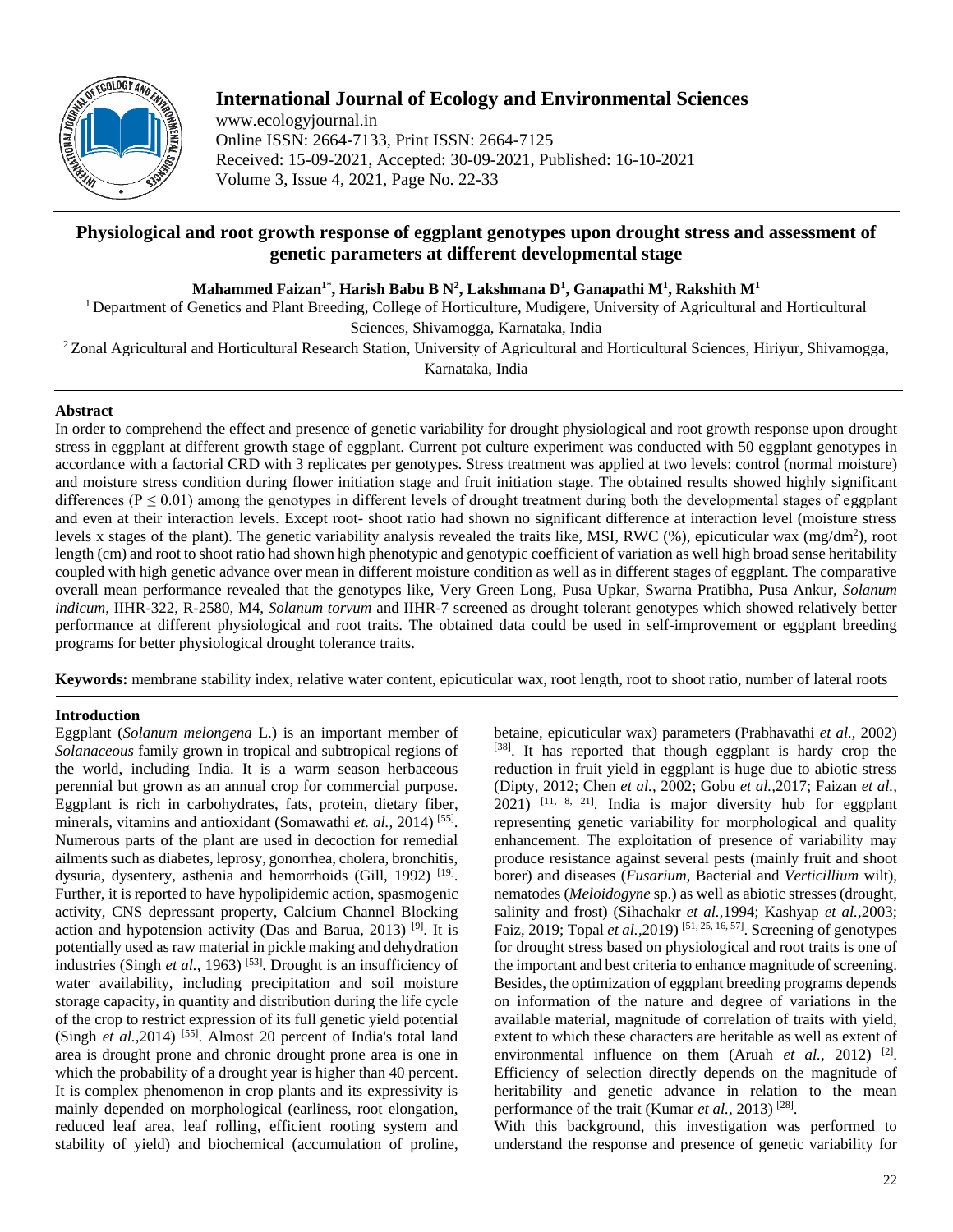moisture stress on eggplant genotypes at flower initiation stage and fruit initiation stage on the basis of physiological and root traits.

#### **Material and Methods**

Fifty eggplant genotypes were used in the investigation, Seeds were soaked in 20 ppm of GA<sub>3</sub> overnight, shade dried and treated with Bavastin @ 3 g per kg of seeds and then sown in pro-trays. Seedlings were transplanted after 30 days of sowing (DAS) in such a manner that each pot should consist of two seedlings in control as well as moisture stressed pots in three replications each. Soil moisture was monitored by using tensiometer. These tensiometers were installed 15 cm apart from the base of plant and pots were irrigated when soil moisture reaches to 50 centibars. As per schedule, all the pots were irrigated until 30 days after transplanting (DAT). Then, the moisture stress was imposed in the treatment pots for 15 days (on the 7th day of water stress, soil moisture tension in tensiometer reached the maximum level of 85 centibars), at two critical stages *viz.,* flower initiation stage and fruit initiation stage, while normal watering was done in control pots. The observations were recorded in normal moisture as well as moisture stressed pots on different parameters.

#### **Physiological observation**

- 1. Leaf canopy temperature (℃): Canopy temperature of plants was measured by using infrared thermometer (EQUINOX, EQDT530A) by projecting the laser beam on canopy five leaves of plants and the average was computed.
- 2. SPAD Chlorophyll meter reading: Chlorophyll content of plant leaf was measured by using SPAD chlorophyll meter (KONICA MINOLTA, SPAD 502 PLUS, Version: 1.20.0000) by leaf was clamped avoiding the midrib region and inserted into the sensor mouth of SPAD meter. Average readings were taken five leaves of plants.
- 3. Membrane Stability Index: Membrane stability index (MSI) for different genotypes was calculated by recording electrical conductivities (EC) (Sairam, 1994). The 1g leaf samples were put into test tubes containing 100 ml of distilled water continuously stirred and EC meter readings were taken (ECa). The sampled test tubes were kept in hot water bath (50 ℃) for 30 min. and cooled and again EC meter readings were taken (ECb). In final step the sampled test tubes were kept in hot water bath (100 ℃) for 30 min. and cooled and final EC meter readings were taken (ECc). MSI can be calculated by using the following formula (Blum and Ebercon, 1981).

 $MSI = (ECb - ECa/ECc) \times 100$ 

- 4. Relative water content (%) (RWC): Standard number of leaf disc from each genotype excised and weighed (FW). The fresh leaf discs were submerged in test tube containing distilled water for overnight and again turgid weight was recorded after wiping with tissue (TW). The turgid leaf discs were dried 70 ℃ for 48 hours and dry weight of discs was measured (DW).
- 5. RWC was calculated using the following formula (Dhopte and Manuel, 2002).  $RWC = (FW-DW/TW-DW) \times 100$

6. Epicuticular wax  $(mg/dm^2)$  (EW): Leaf surface or epicuticular wax estimation is generally done by colorimetric assay (Ebercon *et al.,* 1976). Standard number of leaf disc from each genotype excised and dipped in test tube containing 15ml of chloroform for 10 sec. and kept in a boiling water bath until no chloroform smell resides. A 5 ml of wax reagent (20 gm of potassium dichromate with 40 ml of deionized water, the resulting slurry was then mixed with 1 litre of conc. H2SO4) was added to each tube and kept at 60 ℃ in water bath for 30 min. After cooling, 12 ml of deionized water was added to each tube and the solution was filtered through a filter paper. The absorbance was measured at 590 nm with spectrophotometer. The wax content was calculated using standard carnauba plant wax (0.5 to 5.0 mg).

## **Root observation**

- 1. Root length (cm): Root length of the plants in moisture stressed and control (non-stress) condition was measured in terms of centimetres using a scale from collar to tip of the root in each plant from all replications.
- 2. Number of lateral roots per plant: The number of primary roots per plant was counted from plants under moisture stress and control condition in all the genotypes.
- 3. Shoot length (cm): The height of shoot was recorded from the base of the stem to the tip of the plant.
- 4. Root to shoot ratio: Root to shoot ratio is calculated by using the following formula. Root to shoot ratio= Length of root (cm)/Length of shoot (cm)

#### **Results and Discussion**

#### **Analysis of variance for physiological and root traits**

The combined analysis of variance was done to test the significance of differences among eggplant genotypes for physiological and root traits under different levels of moisture stresses at different stages of the plant as well as their interaction Effects of genotypes with moisture stress levels and stages of plant (genotypes  $\times$  moisture stress levels  $\times$  stages of plant). It was observed that, there were significant genotypic differences for all the physiological and root parameters under study even at one percent level of probability.

Highly significant variation was observed due to different moisture stress levels (moisture stress and normal moisture) as well as stages of plant (flower initiation and fruit initiation) for all the characters.

Contrarily, root to shoot ration had shown no significant difference for interaction effects of moisture stress levels  $\times$ developmental stages of plant. This is because of the effect of drought stress on plant during flower initiation stage and fruit initiation stage is similar. Further, the interaction effects due to genotypes x moisture stress levels  $\times$  stages of the plant were also found to be highly significant for all the traits ( $p < 0.01$ ). The mean sum of squares of all the characters of the combined analysis is presented in the Table 1. The mean reduction of moisture stress condition over control condition for different physiological and root characters was represented in Table 4 and 5 which were recorded during flower and fruit initiation stage respectively.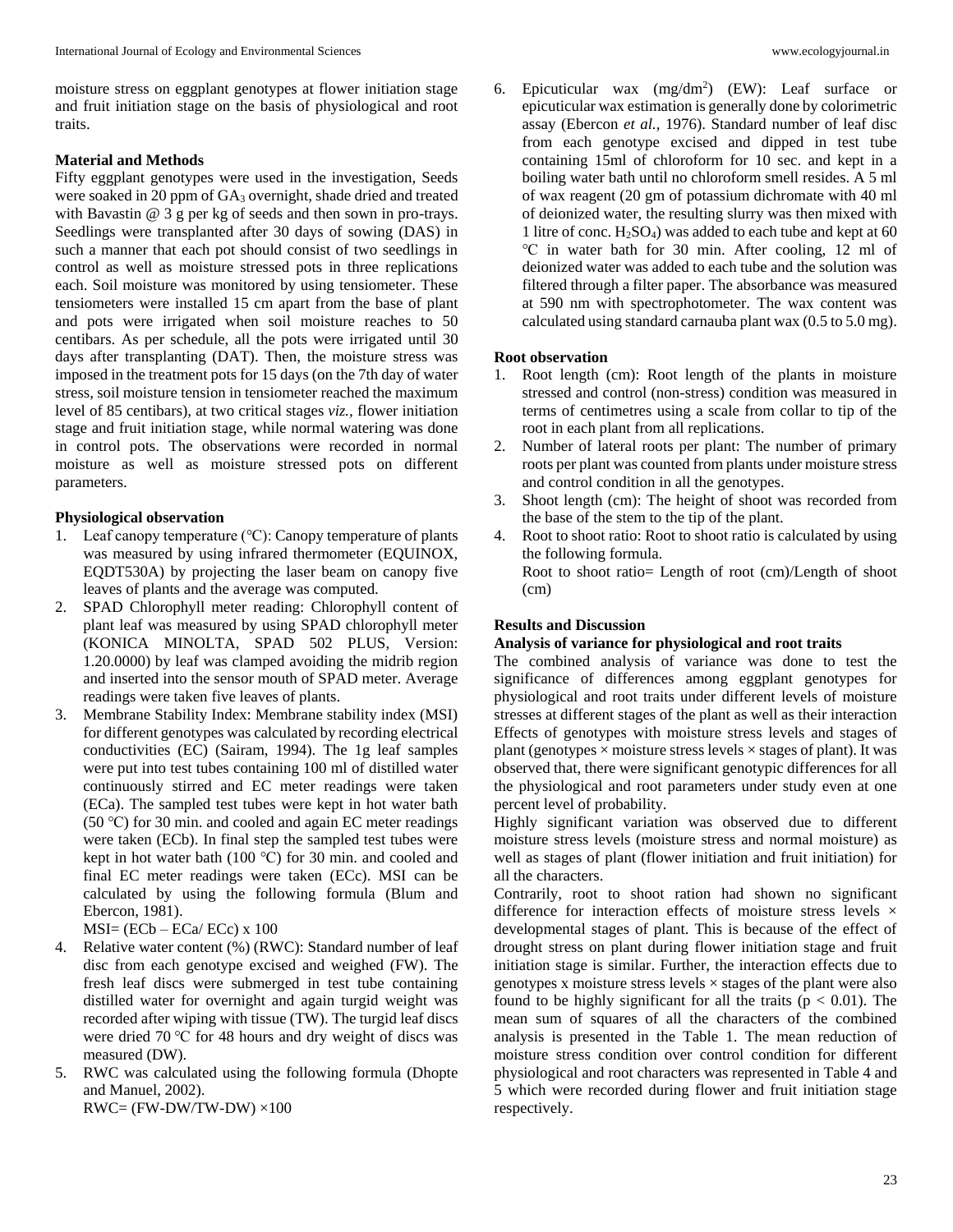| Source of                                                       |              | <b>Leaf canopy</b> | <b>SPAD Chlorophyll</b> | <b>Membrane</b> | <b>Relative water Epicuticular</b> |                 | <b>Root</b>      |                     | Number of          | Root to     |
|-----------------------------------------------------------------|--------------|--------------------|-------------------------|-----------------|------------------------------------|-----------------|------------------|---------------------|--------------------|-------------|
| <b>Variation</b>                                                |              | D.F. temperature   | meter reading           | stability index | content $(\% )$                    | wax $(mg/dm^2)$ | length           | <b>Shoot length</b> | lateral            | shoot ratio |
| $\mathbf{A}$                                                    | 1            | (C)<br>6679.27**   | 7254.34**               | 19288.77**      | 17565.19**                         | $0.222**$       | (cm)<br>151.42** | 302.75**            | roots<br>15645.8** | $0.313**$   |
| $\bf{B}$                                                        | $\mathbf{1}$ | 616.04**           | 7127.77**               | 11299.88**      | 191369.9**                         | 4.758**         | 207.91**         | 22632.78**          | 174.52**           | $7.44**$    |
| $A \times B$                                                    | 1            | 214.67**           | 61.318**                | 582.27**        | 824.572**                          | $1.071**$       | 47.83**          | 230.35**            | 39.47**            | $0.00NS$    |
| $\overline{C}$                                                  | 49           | $11.62**$          | 613.829**               | 516.35**        | 2009.192**                         | $0.587**$       | 458.82**         | 18930.6**           | $36.21**$          | $0.314**$   |
| A x C                                                           | 49           | $7.026**$          | 156.322**               | 356.8**         | 1387.556**                         | $0.508**$       | 59.30**          | 9778.5**            | 21.94**            | $0.067**$   |
| B x C                                                           | 49           | $3.726**$          | 137.761**               | 271.52**        | 693.124**                          | $0.09**$        | 235.07**         | 10888.70**          | $17.41**$          | $0.138**$   |
| $A \times B \times C$                                           | 49           | $3.565**$          | 133.42**                | 221.17**        | 1157.27**                          | $0.103**$       | 68.81**          | 5402.54**           | 13.01**            | $0.075**$   |
| Error C                                                         | 400          | 1.275              | 5.093                   | 1.052           | 7.68                               | 0.003           | 1.906            | 1239.13             | 0.856              | 0.002       |
| Total                                                           | 599          | 15.511             | 112.698                 | 164.479         | 784.544                            | 0.117           | 69.195           | 69405.31            | 34.296             | 0.063       |
| General mean                                                    |              | 30.418             | 58.662                  | 25.399          | 65.431                             | 1.348           | 32.809           | 45.33               | 19.609             | 0.758       |
| C.V. %                                                          |              | 3.712              | 3.847                   | 4.039           | 4.235                              | 3.918           | 4.208            | 3.88                | 4.72               | 5.727       |
|                                                                 |              |                    |                         |                 | S.Em. $\pm$                        |                 |                  |                     |                    |             |
| A                                                               |              | 0.065              | 0.130                   | 0.059           | 0.16                               | 0.003           | 0.079            | 0.102               | 0.053              | 0.0025      |
| B                                                               |              | 0.065              | 0.130                   | 0.059           | 0.16                               | 0.003           | 0.079            | 0.102               | 0.053              | 0.0025      |
| $\mathbf{A}\ge\mathbf{B}$                                       |              | 0.092              | 0.184                   | 0.083           | 0.226                              | 0.004           | 0.112            | 0.144               | 0.075              | 0.0035      |
| $\overline{C}$                                                  |              | 0.326              | 0.651                   | 0.296           | 0.8                                | 0.015           | 0.398            | 0.508               | 0.267              | 0.0125      |
| A x C                                                           |              | 0.461              | 0.921                   | 0.418           | 1.131                              | 0.021           | 0.563            | 0.719               | 0.377              | 0.0177      |
| $\mathbf{B} \ge \mathbf{C}$                                     |              | 0.461              | 0.921                   | 0.418           | 1.131                              | 0.021           | 0.563            | 0.719               | 0.377              | 0.0177      |
| A x B x C                                                       |              | 0.651              | 1.303                   | 0.592           | 1.6                                | 0.030           | 0.79             | 1.016               | 0.534              | 0.0251      |
|                                                                 |              |                    |                         |                 | C.D. @5%                           |                 |                  |                     |                    |             |
| A                                                               |              | 0.181              | 0.362                   | 0.165           | 0.445                              | 0.009           | 0.222            | 0.284               | 0.149              | 0.007       |
| B                                                               |              | 0.181              | 0.362                   | 0.165           | 0.445                              | 0.009           | 0.222            | 0.284               | 0.149              | 0.007       |
| $A \times B$                                                    |              | 0.256              | 0.512                   | 0.233           | 0.629                              | 0.012           | 0.313            | 0.400               | 0.21               | $0.01\,$    |
| $\overline{C}$                                                  |              | 0.906              | 1.811                   | 0.823           | 2.224                              | 0.042           | 1.108            | 1.412               | 0.743              | 0.035       |
| $\mathbf{A}\ge\mathbf{C}$                                       |              | 1.282              | 2.562                   | 1.164           | 3.145                              | 0.06            | 1.567            | 1.999               | 1.05               | 0.049       |
| $\mathbf{B} \ge \mathbf{C}$                                     |              | 1.282              | 2.562                   | 1.164           | 3.145                              | 0.06            | 1.567            | 1.999               | 1.05               | 0.049       |
| $A \times B \times C$                                           |              | 1.813              | 3.623                   | 1.647           | 4.448                              | 0.085           | 2.216            | 2.825               | 1.486              | 0.07        |
|                                                                 |              |                    |                         |                 | C.D. @ 1%                          |                 |                  |                     |                    |             |
| A                                                               |              | 0.2386             | 0.4769                  | 0.2166          | 0.5856                             | 0.0109          | 0.2917           | 0.373               | 0.1954             | 0.0091      |
| $\, {\bf B}$                                                    |              | 0.2386             | 0.4769                  | 0.2166          | 0.5856                             | 0.0109          | 0.2917           | 0.373               | 0.1954             | 0.0091      |
| A x B                                                           |              | 0.3374             | 0.6745                  | 0.3067          | 0.8283                             | 0.0157          | 0.4125           | 0.527               | 0.2767             | 0.0128      |
| $\overline{C}$                                                  |              | 1.1932             | 2.3846                  | 1.0837          | 2.9281                             | 0.0556          | 1.4586           | 1.859               | 0.9780             | 0.0457      |
| $\mathbf{A}\mathbf{x}\mathbf{C}$                                |              | 1.6873             | 3.3725                  | 1.5329          | 4.1408                             | 0.0790          | 2.0629           | 2.632               | 1.3828             | 0.0647      |
| $\mathbf{B} \ge \mathbf{C}$                                     |              | 1.6873             | 3.3725                  | 1.5329          | 4.1408                             | 0.0790          | 2.0629           | 2.632               | 1.3828             | 0.0647      |
| $\mathbf{A}\xspace$ x $\mathbf{B}\xspace$ x $\mathbf{C}\xspace$ |              | 2.3861             | 4.7692                  | 2.167           | 5.8563                             | 0.1116          | 2.9172           | 3.719               | 1.9556             | 0.0918      |

|  | <b>Table 1:</b> Analysis of variance for physiological and root traits |  |  |  |  |  |  |
|--|------------------------------------------------------------------------|--|--|--|--|--|--|
|--|------------------------------------------------------------------------|--|--|--|--|--|--|

D.F. = Degrees of Freedom, Factor A= Plant Stages (Flower initiation and Fruit initiation), Factor B= Drought Level (Moisture stress and normal moisture), Factor C= Number of genotypes.

\*\* = Significance  $@ 1 %$ , \* = Significance  $@ 5 %$ , NS = Non-Significant

## **Response physiological traits upon drought stress**

Leaf canopy temperature at flower initiation stage, under normal moisture condition was 32.14 ℃ and it ranged from 28.45 to 36.55 ℃. However, under moisture stress, the mean was 35.37 ℃ and it ranged from 31.12 to 40.32 ℃. At fruit initiation stage, the leaf canopy temperature under moisture stress was in the range of 25.83 to 29.93 ℃ with a mean of 27.50 ℃. Though, under normal moisture condition, the mean was 26.67 ℃ and it ranges from 24.50 to 29.60 ℃ (Table 2). The *per se* performance of eggplant genotypes indicated that, at flower initiation stage, the least leaf canopy temperature over control was observed in the genotype, L-2230 (-0.43 ℃) followed by R-2594 (-0.38 ℃) (Table 4). During fruit initiation stage the *per se* performance of eggplant genotypes indicated that, the least leaf canopy temperature over control was observed in the genotype, Swarna Pratibha (-0.67 ℃) followed by IC354140 (-0.40 ℃) (Table 4). The relatively less leaf canopy temperature of genotypes under moisture stress over control would be an indication of tolerance to drought condition because of tissue holding maximum amount of moisture which reduces the temperature pressure over plant (Siddique *et al.,* 2000) [50]. Halder and Burrage  $(2003)$ <sup>[23]</sup> showed that leaf temperature significantly increases in moisture stress condition and results in decreased transpiration rate. The plants that showed a lower leaf temperature were exhibiting higher photosynthetic rate.

During flower initiation stage, the SPAD chlorophyll reading in moisture stress condition ranged from 32.53 to 86.27 with a mean of 58.95. Nevertheless, under normal moisture condition, this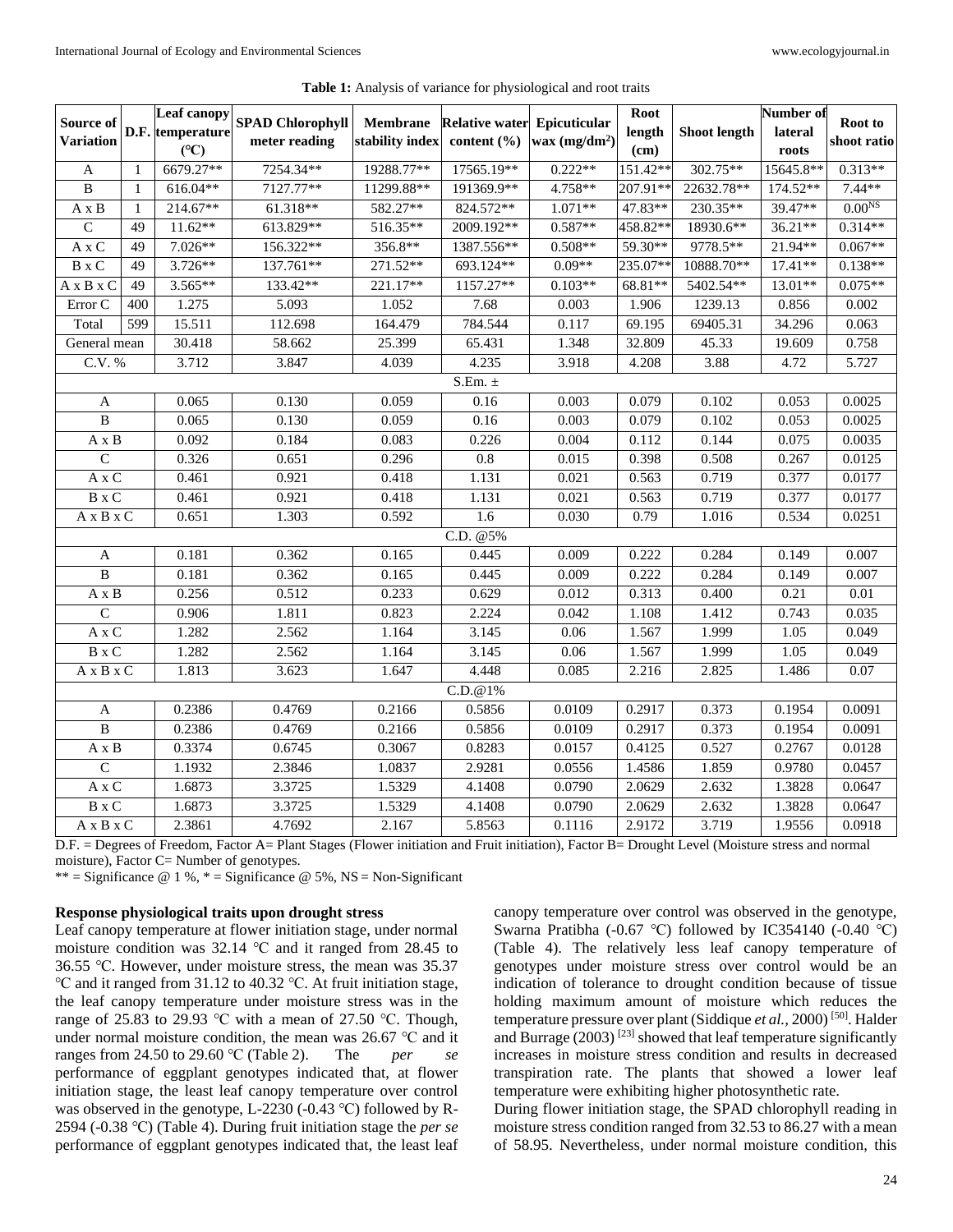trait recorded a mean of 51.42 and it was ranging from 34.10 to 65.20. At fruit initiation stage, under normal moisture condition, the SCMR was in the range of 40.60 to 80.90 with a mean of 59.01. However, in the case of moisture stress, SCMR was ranging from 40.40 to 87.67 with a mean of 65.27 (Table 2). The *per se* performance of eggplant genotypes during flower initiation stage indicated that, the maximum SCMR over control was observed in the genotype, Swarna Mani (33.47) followed by Rampur Local (26.56) (Table 4). The *per se* performance of eggplant genotypes at fruit initiation stage indicated that, the maximum SCMR over control was observed in the genotype, L-2232 (27.27) followed by Arka Kranti (25.57) (Table 4). Rong-Hua *et al.* (2006) <sup>[42]</sup> and Rahimi *et al.* (2011) <sup>[40]</sup> reported that upon drought or moisture stress the intensity if SPAD chlorophyll reading increases due to decreased water content in tissue. The drought tolerant genotype is which shows high SPAD chlorophyll reading upon drought stress (Kirnak *et al.,* 2001; El-Tayeb, 2006) [14] . During flower initiation stage, the mean value of membrane stability index under moisture stress condition was 36.39 with a range of 17.77 to 63.14. However, mean MSI under normal moisture condition was ranging from 9.33 to 63.37 with a mean of 25.74. While, during fruit initiation stage, the MSI in normal moisture condition was at the range of 9.33 to 35.55 with a mean of 16.37. But, under moisture stress condition, the mean value of MSI was 23.08 with a range of 7.31 to 44.29 (Table 2). The *per se* performance of eggplant genotypes at flower initiation stage indicated that, the maximum membrane stability index over control was observed in the genotype, Shobha (43.37) followed by Long Green (41.24) (Table 4). The *per se* performance of eggplant genotypes at fruit initiation stage indicated that, the maximum MSI over control was observed in the genotype Malapur Local (25.26) followed by the wild species, *Solanum mammosum* (20.26) (Table 4). Premachandra *et al.* (1992) [39] , McDonald and Archbold (1998)  $[30]$  have shown that, reduced water application affected the electrolyte leakage. The ion leakage in the membrane was due to damage to cell membranes which become more permeable (Senaratna and McKersie, 1983). The maximum cell membrane integrity will provide the relatively higher MSI value which indicates drought tolerant ability genotype (Usha and Bhumika, 2012; Gobu *et al.,* 2017; Bangar *et al.,* 2019) [58, 21, 3]. During the flower initiation stage, the change in overall mean value under moisture stress condition compared to normal moisture was 10.65 which accounted to 92.07 percent. During fruit initiation stage, the change in overall mean value under moisture stress condition compared to normal moisture was 6.71 and it accounted to 50.86 percent. The relatively lower value of MSI during fruit initiation stage is probably due the over production of reactive oxygen species (ROS), because of which there will be commotion of the cell membrane due to alteration in its phospholipid and fatty acid compositions (Sibel and Birol, 2007; Ratnasekera and Subhashi, 2015) [49, 41] in moisture stress

condition (Table 6 & Figure 3). During flower initiation, the relative water content in moisture stress condition ranged from 16.11 to 167.15 percent with a mean of 51.81 percent. Nonetheless, mean RWC under normal moisture was 89.87 percent with a range of 65.67 to 165.98 percent. The mean RWC under normal moisture condition at fruit initiation stage was 76.71 percent with a range of 63.10 to 97.53 percent. However, under moisture stress, this trait recorded a mean value of 43.33 percent and it was ranging from 19.26 to 97.84 percent (Table 2). The stress tolerant genotype is one which can retain more water in the leaves even under stress condition which is measured by estimating the relative water content. The *per se* performance of eggplant genotypes at flower initiation stage indicated that, the maximum RWC over control was observed in the genotype, M21 (81.30 percent) followed by IIHR-322 (38.86 percent) (Table 4). The *per se* performance of eggplant genotypes at fruit initiation stage indicated that, the maximum RWC over control was observed in the genotype, R-2581 (23.50 percent) followed by Early Round Market (14.98 percent) (Table 4). Similarly, Rahimi et al. (2011) <sup>[40]</sup> reported significantly decreased relative water content. Drought tolerant genotypes preserve the turgor pressure of cell against water loss from plant tissue mainly through process of osmoregulation. Which causes the plant to continue water absorption and retain metabolic activities (Gunasekera and Berkowiz, 1992; McDonald and Archbold, 1998)<sup>[30]</sup>.

At flower initiation stage, the mean value of epicuticular wax under moisture stress was  $1.41 \text{ mg/dm}^2$  with a range of  $1.00 - 2.57$ mg/dm<sup>2</sup> . However, under normal moisture condition, mean epicuticular wax was in the range of  $0.71 - 1.92$  mg/dm<sup>2</sup> with a mean of 1.32 mg/dm<sup>2</sup>. During fruit initiation stage, the epicuticular wax under normal moisture condition was in the range of 0.41 -2.25 mg/dm<sup>2</sup> with a mean of 1.20 mg/dm<sup>2</sup>. Nevertheless, under moisture stress, the mean value of epicuticular wax was  $1.46 \text{ mg/dm}^2$  with a range of 0.82 - 2.53 mg/dm<sup>2</sup> (Table 2).

The *per se* performance of eggplant genotypes at flower initiation stage indicated that, the maximum epicuticular wax over control was observed in the genotype, IIHR-322 (0.65 mg/dm<sup>2</sup>) followed by a wild species, *Solanum mammosum* (0.64 mg/dm<sup>2</sup>) (Table 4). The *per se* performance of eggplant genotypes at fruit initiation stage indicated that, the maximum epicuticular wax over control was observed in the genotypes, Punjab Sadabahar, Malapur Local and M-21 (0.95 mg/dm<sup>2</sup>) followed by M4 (0.89 mg/dm<sup>2</sup>) (Table 4). Samdur *et al.* (2003) [46] and Burow *et al.* (2008) [6] stated that epicuticular wax load is known to enhance the efficiency of water use by suppressing the transpiration under dehydration in peanut and sorghum, respectively. Mamrutha *et al.* (2010) reported that high wax amount is correlated with drought resistance in crop plants and surface wax is one of the important characters of drought tolerance.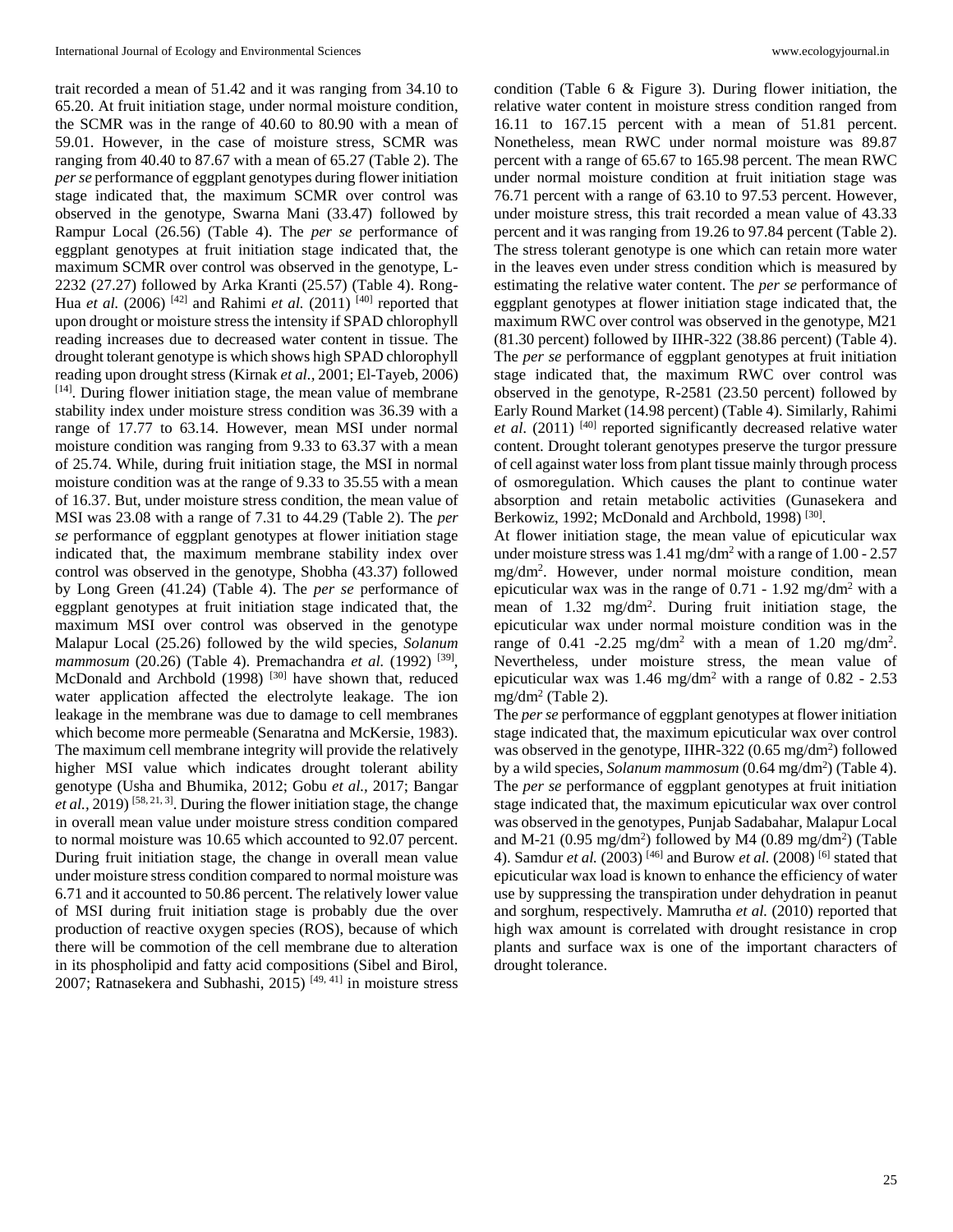

**Fig 1:** Per-cent change mean reduction over normal moisture condition for eggplant genotypes recorded during flower initiation stage



Fig 2: Per-cent change mean reduction over normal moisture condition for eggplant genotypes recorded during fruit initiation stage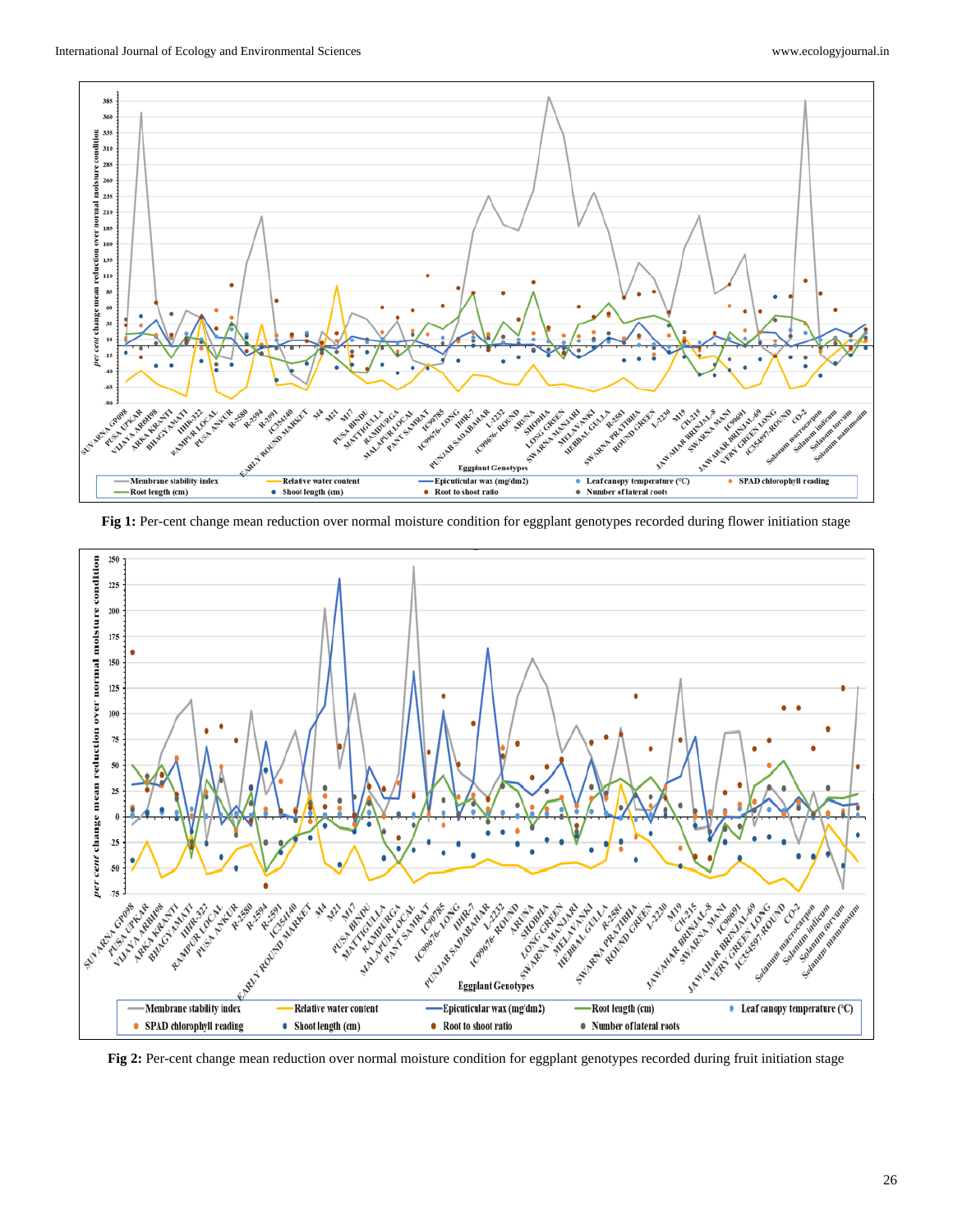

**Fig 3:** Overall change in *per cent* mean under moisture stress condition compared to normal moisture for different traits under flower and fruit initiation stage of eggplant genotypes.

#### **Response root morphological traits upon drought stress**

At flower initiation stage, the root length in moisture stress condition was in the range of 14.50 - 52.29 cm with a mean of 34.18 cm. However, under normal moisture condition, the root length ranged from 17.00 - 64.00 cm with a mean of 32.44 cm. During fruit initiation stage, under normal moisture, the root length ranged from 16.00 - 58.00 cm with a mean of 32.00 cm. Nevertheless, the root length in moisture stress condition was in the range of 17.89- 49.47 cm with a mean of 32.61 cm (Table 3). The *per se* performance of eggplant genotypes at flower initiation stage indicated that, the maximum root length over control was observed in the genotype, IIHR-7 (17.45 cm) followed by Aruna (17.00 cm) (Table 5). The *per se* performance of eggplant genotypes at fruit initiation stage indicated that, the maximum root length over control was observed in the genotype IC354597- Round (17.47 cm) followed by Very Green Long and Suvarna GP098 (11.50 cm) (Table 5). Bikash and Michihiro (2009)  $^{[4]}$  and Franco *et al.* (2011) <sup>[18]</sup> reported that in moisture stressed condition; root length would be more compared to normal moisture condition. Estimate root length upon drought stress important feature in order to identify drought tolerant genotype (Wasaya *et al.*, 2018) <sup>[59]</sup>. During flower initiation stage, the change in overall mean value under moisture stress condition compared to normal moisture was 1.74 cm which accounted to 11.98 percent over normal moisture. While, during fruit initiation stage, the change in mean value under moisture stress condition compared to normal moisture was 0.61 cm and it accounted to 6.85 percent (Table 6). The variation in root length and overall mean reduction value compared to normal moisture condition at flower initiation stage and fruit initiation stages maybe due to imposition of prolonged drought spell of about 15 days and use of repeated destructive method. During flower initiation stage, in moisture stress condition, the mean shoot length was in the range of 20.50 to 51.00 cm with a mean of 39.10 cm. However, the mean shoot length under normal moisture was 50.14 cm and it ranges from 24.00 to 77.00 cm. While in case of fruit initiation

stage, the mean shoot length in moisture stress condition was 39.28 cm with a range of 25.33 to 51.86 cm. But, in normal moisture condition, the mean shoot length was 52.80 cm with a range of 29.00 to 77.00 cm (Table 3). The *per se* performance of eggplant genotypes indicated that, maximum shoot length during flower initiation stage over control was recorded in the genotype, Very Green Long (18.50 cm) followed by Pusa Upkar (15.00 cm) (Table 5). While, during fruit initiation stage the *per se* performance of eggplant genotypes indicated that, the maximum shoot length over control was recorded in genotype R-2594 (14.33 cm) followed by R-2580 (8.67 cm) (Table 5). Similarly, the results were consent with findings of Kirnak *et al.* (2001)<sup>[27]</sup>, Ebrahim *et al.* (2012) and Mili *et al.* (2014) [32]. The reduction of shoot length in stressed condition was due to prolonged (15 days) drought imposture to plants which leads to wilting of apical shoots and enhance lateral branches for growth and development. In moisture stress condition, during flower initiation stage, the average number of lateral roots was 14.78 with a range of 11.00 - 21.50. However, under normal moisture was 14.22 and it was in the range of 11.00 to 19.00. During fruit initiation stage, the number of lateral roots in normal moisture condition was in the range of 19.00 - 31.00 with a mean of 23.92. Nevertheless, under moisture stress, the mean value of number of lateral roots was 25.51 with a range of 15.00 - 31.97 (Table 3). The *per se* performance of eggplant genotypes at flower initiation stage indicated that, the maximum number of lateral roots over control was observed in the genotype Arka Kranti (5.50) followed by Suvarna GP098 (5.00) (Table 5). At fruit initiation stage, the *per se* performance of eggplant genotypes indicated that, the maximum number of lateral roots over control was observed in the genotype Pusa Upkar (7.94) followed by Rampur Local (7.39) (Table 5). These results were in accordance with that of Rouhani *et al.* (1986). Franco *et al.* (2011) and Wasaya *et al.* (2018) [59] reported that, lateral roots were essential to maintain cellular hydration by avoiding the moisture-deficit condition. The increase in number of later roots would be a property of drought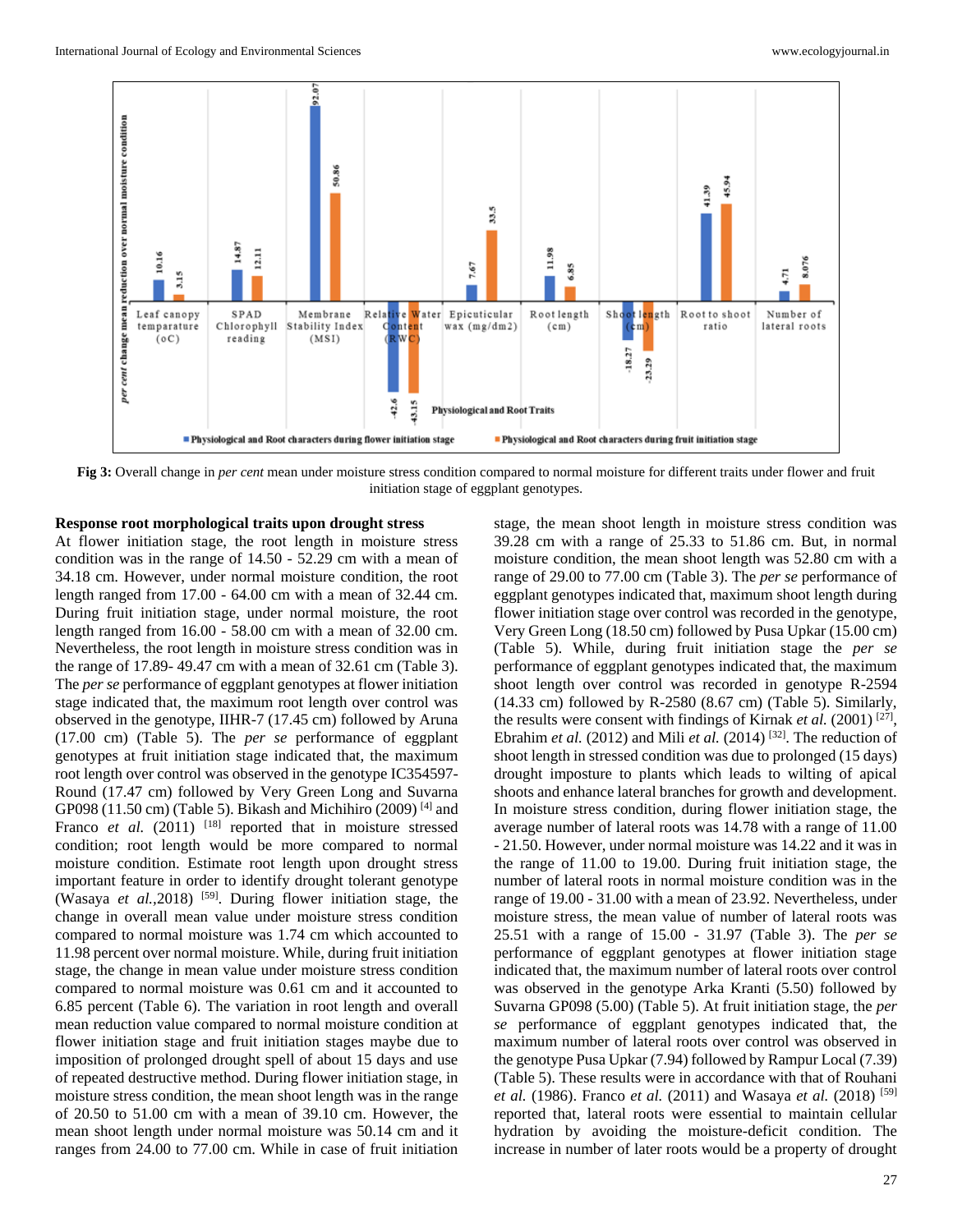tolerant genotypes (Sangakkara *et al.,* 2010; Steele *et al.,* 2013) [47, 56]. During flower initiation stage, the root to shoot ratio in moisture stress condition ranged from 0.48 to 1.63 with a mean of 0.89. While in normal moisture condition, the root to shoot ratio was in the range of 0.40 to 1.69 with a mean of 0.67. At fruit initiation stage, under normal moisture, the root to shoot ratio was in the range of 0.36 to 1.21 with a mean of 0.62. However*,* the root to shoot ratio under moisture stress was ranging from 0.37 to 1.62 with a mean of 0.85 (Table 3). The *per se* performance of eggplant genotypes at flower initiation stage indicated that, the maximum value for root to shoot ratio over control was observed in the genotype, IIHR-7 (0.58) followed by Swarna Mani and *Solanum macrocarpon* (0.57) (Table 5). The *per se* performance

of eggplant genotypes at fruit initiation stage indicated that, the maximum root to shoot ratio over control was observed in case of *Solanum torvum* (0.91) followed by Suvarna GP098 (0.71) (Table 5). Kirnak *et al.* (2001)<sup>[27]</sup> reported that root to shoot ratio was 2.1 times higher in waters stressed plants, showing that water stress in eggplants alters the pattern of dry matter distribution favouring the roots. A similar finding was reported by Gobu *et al.*  $(2017)$ <sup>[21]</sup>. Root to shoot ratio has an important role in drought tolerance, increase in root to shoot ratio value would be an indication of drought tolerance (Pace *et al.*, 1999)<sup>[37]</sup>. Percent change mean reduction over normal moisture condition for 50 eggplant genotypes in different observation recorded during flower and fruit initiation stage represented in Figure 1 and 2.

| Table 2: Estimates of genetic parameters for physiological traits at flower initiation stage in eggplant genotypes |  |  |  |
|--------------------------------------------------------------------------------------------------------------------|--|--|--|
|                                                                                                                    |  |  |  |

| <b>MEAN</b>                |                 |               | <b>RANGE</b>     |                 | $PCV($ %)              |               |                 | GCV(%)        |               | $h^2($ %)     |                 | GAM(%)        |
|----------------------------|-----------------|---------------|------------------|-----------------|------------------------|---------------|-----------------|---------------|---------------|---------------|-----------------|---------------|
| <b>Characters</b>          | <b>Moisture</b> | <b>Normal</b> | <b>Moisture</b>  | <b>Normal</b>   | <b>Moisture</b>        | <b>Normal</b> | <b>Moisture</b> | <b>Normal</b> | Moisture      | <b>Normal</b> | <b>Moisture</b> | <b>Normal</b> |
|                            | stress          | moisture      | stress           | moisture        | stress                 | moisture      | stress          | moisture      | <b>Stress</b> | moisture      | stress          | moisture      |
| Flower initiation stage    |                 |               |                  |                 |                        |               |                 |               |               |               |                 |               |
| LCT $(^{\circ}C)$          | 35.37           | 32.14         | $31.12 - 40.32$  | $28.45 - 36.55$ | 6.76                   | 5.67          | 5.61            | 4.36          | 68.66         | 58.92         | 9.57            | 6.89          |
| <b>SPAD</b>                | 58.95           | 51.42         | $32.53 - 86.27$  | $34.10 - 65.20$ | 19.00                  | 14.63         | 18.54           | 14.16         | 95.27         | 93.69         | 37.28           | 28.23         |
| MSI                        | 36.39           | 25.74         | $17.77 - 63.14$  | $9.33 - 63.37$  | 31.25                  | 57.81         | 31.01           | 57.66         | 98.48         | 99.45         | 63.40           | 118.45        |
| RWC(%)                     | 51.81           | 89.87         | $16.11 - 167.15$ | $65.67 - 165.9$ | 64.23                  | 21.82         | 64.08           | 21.50         | 99.53         | 97.11         | 131.69          | 43.65         |
| $EW$ (mg/dm <sup>2</sup> ) | 1.41            | 1.32          | $1.00 - 2.57$    | $0.71 - 1.92$   | 20.87                  | 18.80         | 20.57           | 18.25         | 97.10         | 94.23         | 41.75           | 36.49         |
|                            |                 |               |                  |                 | Fruit initiation stage |               |                 |               |               |               |                 |               |
| LCT<br>$(^{\circ}C)$       | 27.50           | 26.67         | $25.83 - 29.93$  | $24.50 - 29.6$  | 4.50                   | 4.54          | 2.65            | 2.72          | 34.76         | 35.84         | 3.22            | 3.35          |
| <b>SPAD</b>                | 65.27           | 59.01         | $40.40 - 87.67$  | $40.60 - 80.9$  | 15.58                  | 14.70         | 15.11           | 14.24         | 93.98         | 93.82         | 30.17           | 28.41         |
| MSI                        | 23.08           | 16.37         | $7.31 - 44.29$   | $9.33 - 35.5$   | 36.35                  | 37.07         | 36.19           | 36.86         | 99.12         | 98.87         | 74.22           | 75.51         |
| RWC(%)                     | 43.33           | 76.71         | 19.26 - 97.84    | $63.10 - 97.53$ | 33.40                  | 10.76         | 33.18           | 9.79          | 98.71         | 82.78         | 67.91           | 18.35         |
| $EW$ (mg/dm <sup>2</sup> ) | 1.46            | 1.20          | $0.82 - 2.53$    | $0.41 - 2.25$   | 22.89                  | 35.10         | 22.59           | 34.90         | 97.34         | 98.82         | 45.91           | 71.46         |

PCV= Phenotypic co-efficient of variation, GCV= Genotypic co-efficient of variation,  $h^2$ = Broad sense heritability, GAM= Genetic Advance as percent over mean, LCT= Leaf canopy temparature, MSI-Membrane stability index, RWC= Relative water content (%), EW= Epicuticular wax.

| Table 3: Estimates of genetic parameters for root characters at flower and fruit initiation stage in eggplant genotypes |  |  |
|-------------------------------------------------------------------------------------------------------------------------|--|--|
|-------------------------------------------------------------------------------------------------------------------------|--|--|

|                         | <b>MEAN</b>             |                 |                 | <b>RANGE</b>   |                        | $PCV($ %) |                   | GCV(%)        |                 | $h^2($ %)     | GAM(%)   |               |
|-------------------------|-------------------------|-----------------|-----------------|----------------|------------------------|-----------|-------------------|---------------|-----------------|---------------|----------|---------------|
| <b>Characters</b>       | <b>Moisture</b>         | <b>Normal</b>   | <b>Moisture</b> | <b>Normal</b>  | Moisture               |           | Normal   Moisture | <b>Normal</b> | <b>Moisture</b> | <b>Normal</b> | Moisture | <b>Normal</b> |
|                         |                         | Stress moisture | <b>Stress</b>   | moisture       | stress                 | moisture  | stress            | moisture      | stress          | moisture      | stress   | moisture      |
|                         | Flower initiation stage |                 |                 |                |                        |           |                   |               |                 |               |          |               |
| Root length (cm)        | 34.18                   | 32.44           | 14.50 - 52.29   | $17.00 - 64.0$ | 21.12                  | 31.10     | 20.63             | 30.87         | 95.40           | 98.51         | 41.51    | 63.12         |
| Shoot length (cm)       | 39.10                   | 50.14           | 20.50 -51.00    | $24.00 - 77.0$ | 16.97                  | 23.26     | 16.48             | 22.96         | 94.32           | 97.44         | 32.98    | 46.69         |
| Number of lateral roots | 14.78                   | 14.22           | $11.00 - 21.50$ | $11.00 - 19.0$ | 14.45                  | 14.47     | 13.55             | 14.00         | 87.90           | 93.55         | 26.17    | 27.89         |
| Root to shoot ratio     | 0.89                    | 0.67            | $0.48 - 1.63$   | $0.40 - 1.7$   | 26.48                  | 35.03     | 25.60             | 34.82         | 93.52           | 98.80         | 51.00    | 71.29         |
|                         |                         |                 |                 |                | Fruit initiation stage |           |                   |               |                 |               |          |               |
| Root length (cm)        | 32.61                   | 32.00           | 17.89-49.47     | $16.00 - 58.0$ | 22.42                  | 26.46     | 21.94             | 26.20         | 95.70           | 98.01         | 44.21    | 53.43         |
| Shoot length (cm)       | 39.28                   | 52.80           | 25.33 - 51.86   | $29.00 - 77.0$ | 15.88                  | 18.50     | 15.34             | 18.13         | 93.30           | 96.01         | 30.53    | 36.59         |
| Number of lateral roots | 25.51                   | 23.92           | 15.00 - 31.97   | $19.00 - 31.0$ | 13.05                  | 14.44     | 11.92             | 13.97         | 83.39           | 93.60         | 22.42    | 27.84         |
| Root to shoot ratio     | 0.85                    | 0.62            | $0.37 - 1.62$   | $0.36 - 1.21$  | 27.40                  | 31.68     | 26.79             | 31.34         | 95.61           | 97.84         | 53.96    | 63.86         |

PCV= Phenotypic co-efficient of Variation, GCV= Genotypic co-efficient of variation, *h <sup>2</sup>*= Broad sense heritability, GAM= Genetic Advance as percent over mean.

**Table 4:** *Per se* performance of eggplant genotypes under moisture stress condition over normal moisture condition for physiological traits at flower initiation stage and fruit initiation stage.

|                  | Leaf canopy temperature<br>°C)                                      |                                                | SPAD chlorophyll reading          |                                                | <b>Membrane stability index</b>   |                                                | <b>Relative water content</b>     |                                                | Epicuticular wax $(mg/dm^2)$                                                                                                                                       |                                                |
|------------------|---------------------------------------------------------------------|------------------------------------------------|-----------------------------------|------------------------------------------------|-----------------------------------|------------------------------------------------|-----------------------------------|------------------------------------------------|--------------------------------------------------------------------------------------------------------------------------------------------------------------------|------------------------------------------------|
| Genotype         | Mean<br>reduction at<br><b>Flower</b><br><b>Initiation</b><br>stage | Mean<br>at Fruit<br><b>Initiation</b><br>stage | <b>Flower Initiation</b><br>stage | Mean<br>at Fruit<br><b>Initiation</b><br>stage | <b>Flower Initiation</b><br>stage | Mean<br>at Fruit<br><b>Initiation</b><br>stage | <b>Flower Initiation</b><br>stage | Mean<br>at Fruit<br><b>Initiation</b><br>stage | reduction  Mean reduction at reduction  Mean reduction at reduction  Mean reduction at reduction  Mean reduction at reduction<br><b>Flower Initiation</b><br>stage | Mean<br>at Fruit<br><b>Initiation</b><br>stage |
| Suvarna<br>GP098 | 2.97                                                                | 0.33                                           | 7.80                              | 6.20                                           | $-0.54$                           | $-2.69$                                        | $-42.16$                          | $-33.10$                                       | 0.03                                                                                                                                                               | 0.38                                           |
| Pusa Upkar       | 5.80                                                                | 1.30                                           | 14.13                             | 18.63                                          | 40.97                             | 2.04                                           | $-36.86$                          | $-18.43$                                       | 0.23                                                                                                                                                               | 0.34                                           |
| Vijaya<br>ARBH98 | 4.57                                                                | 1.20                                           | 9.40                              | 18.13                                          | 17.65                             | 5.87                                           | $-48.39$                          | $-41.62$                                       | 0.29                                                                                                                                                               | 0.34                                           |
| Arka Kranti      | 4.03                                                                | 1.10                                           | 6.80                              | 25.57                                          | $-0.44$                           | 13.86                                          | $-68.57$                          | $-33.84$                                       | $-0.01$                                                                                                                                                            | 0.72                                           |
| Bhagyamati       | 6.12                                                                | 2.00                                           | 3.07                              | 0.20                                           | 19.97                             | 17.34                                          | $-65.90$                          | $-11.09$                                       | 0.00                                                                                                                                                               | $-0.28$                                        |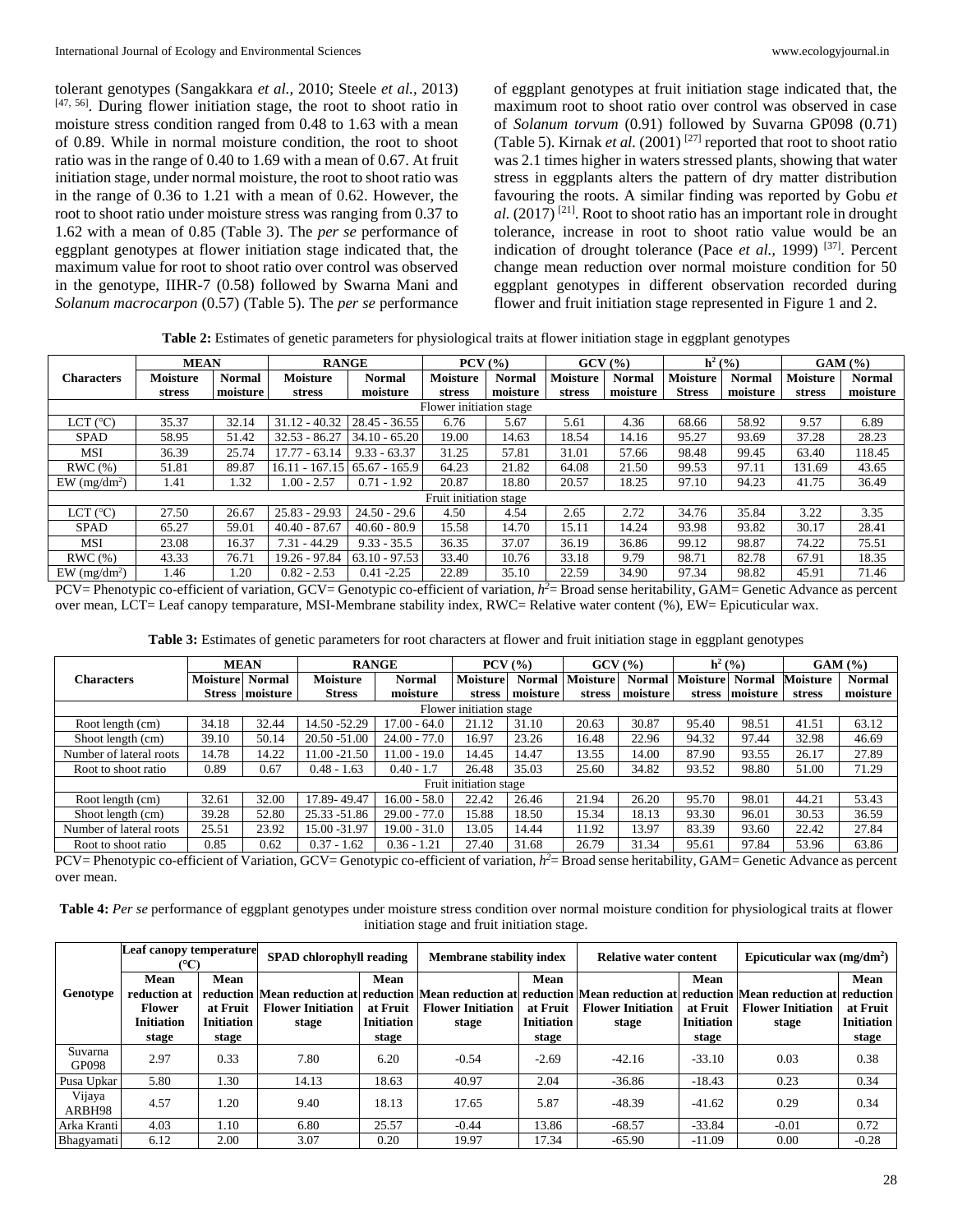## International Journal of Ecology and Environmental Sciences www.ecologyjournal.in

| <b>IIHR-322</b>                | 3.32    | 0.03    | $-2.10$ | 13.77    | 15.76    | $-2.76$  | 38.86    | $-47.75$ | 0.65    | 0.63    |
|--------------------------------|---------|---------|---------|----------|----------|----------|----------|----------|---------|---------|
| Rampur<br>Local                | 4.50    | 0.30    | 26.56   | 23.67    | $-4.94$  | 4.66     | $-53.69$ | $-36.15$ | 0.15    | $-0.15$ |
| Pusa Ankur                     | 7.95    | 0.70    | 22.40   | $-10.90$ | $-8.24$  | $-2.76$  | $-80.67$ | $-24.59$ | 0.14    | 0.18    |
| R-2580                         | 5.72    | 0.20    | 7.87    | 17.47    | 27.74    | 11.02    | $-45.03$ | $-19.76$ | $-0.18$ | $-0.19$ |
| R-2594                         | $-0.38$ | 0.67    | 0.67    | 3.17     | 19.15    | 3.54     | 32.93    | $-48.37$ | $-0.03$ | 0.53    |
| R-2591                         | 2.88    | 0.70    | 10.03   | 21.37    | 2.45     | 5.88     | $-50.89$ | $-32.39$ | $-0.01$ | 0.02    |
| IC354140                       | 5.13    | $-0.40$ | 8.30    | 4.33     | $-16.17$ | 17.35    | $-50.80$ | $-20.57$ | 0.12    | $-0.01$ |
| <b>Early Round</b><br>Market   | 6.82    | 0.90    | 4.29    | $-2.73$  | $-31.34$ | 3.87     | $-60.08$ | 14.98    | 0.13    | 0.43    |
| M <sub>4</sub>                 | 1.69    | 0.30    | $-0.77$ | 12.07    | 9.02     | 18.87    | $-13.90$ | $-35.35$ | $-0.01$ | 0.89    |
| M21                            | 2.67    | 0.57    | 4.53    | 5.50     | $-0.23$  | 7.74     | 81.30    | $-49.22$ | $-0.04$ | 0.95    |
| M17                            | 2.96    | 0.50    | $-7.73$ | $-4.27$  | 9.69     | 14.49    | $-69.62$ | $-23.36$ | 0.20    | $-0.13$ |
| Pusa Bindu                     | 1.70    | 1.00    | $-5.43$ | 11.57    | 7.01     | 4.41     | $-53.01$ | -43.51   | 0.13    | 0.54    |
| Mattigulla                     | 3.73    | 0.20    | 11.37   | 0.20     | 3.37     | 0.55     | $-45.91$ | $-42.83$ | 0.10    | 0.19    |
| Ramdurga                       | 1.10    | 0.57    | $-5.07$ | 21.47    | 10.57    | 4.72     | $-59.89$ | $-31.48$ | 0.08    | 0.24    |
| Malapur<br>Local               | 5.77    | 0.47    | 12.37   | 12.77    | $-10.65$ | 25.26    | $-46.29$ | $-43.81$ | 0.12    | 0.95    |
| Pant Samrat                    | $-0.20$ | 0.50    | 8.16    | 1.50     | $-14.23$ | $-0.80$  | $-28.37$ | $-43.21$ | 0.00    | 0.02    |
| IC90785                        | 4.15    | 0.80    | 2.40    | $-7.03$  | $-12.05$ | 13.22    | $-36.50$ | $-42.71$ | $-0.18$ | 0.70    |
| Ic99676-                       |         |         |         |          |          |          |          |          |         |         |
| Long                           | 3.83    | 0.70    | 3.77    | 12.53    | 12.83    | 6.01     | $-79.23$ | $-35.14$ | 0.17    | $-0.05$ |
| IIHR-7                         | 4.65    | 1.13    | 10.77   | 12.50    | 29.92    | 7.19     | $-33.45$ | $-35.39$ | 0.22    | 0.39    |
| Punjab<br>Sadabahar            | 5.13    | 0.93    | 9.12    | 4.13     | 32.43    | 3.56     | $-31.89$ | $-28.68$ | 0.01    | 0.95    |
| L-2232                         | 1.73    | 0.97    | 7.00    | 27.27    | 24.56    | 8.82     | $-51.03$ | $-35.69$ | 0.04    | 0.22    |
| IC99676-<br>Round              | 3.07    | 0.13    | 19.23   | $-8.70$  | 18.70    | 14.34    | $-51.52$ | $-33.71$ | 0.02    | 0.34    |
| Aruna                          | 3.05    | 0.63    | 10.20   | 4.63     | 25.81    | 16.11    | $-25.07$ | $-43.00$ | 0.03    | 0.21    |
| Shobha                         | 2.03    | 0.70    | 12.76   | 4.33     | 43.37    | 18.53    | $-52.60$ | $-36.41$ | $-0.20$ | 0.37    |
| Long Green                     | 1.65    | 1.63    | 8.77    | 9.80     | 41.24    | 11.76    | $-49.02$ | $-34.02$ | 0.01    | 0.34    |
| Swarna<br>Manjari              | 2.43    | 1.17    | 8.33    | 6.03     | 20.61    | 14.35    | $-57.24$ | $-36.25$ | $-0.24$ | 0.13    |
| Melavanki                      | 2.40    | 1.30    | 10.53   | 9.17     | 26.52    | 6.66     | $-63.16$ | $-38.18$ | $-0.10$ | 0.59    |
| Hebbal<br>Gulla                | 1.87    | 0.87    | 19.53   | 8.63     | 19.44    | 2.81     | $-57.03$ | $-34.96$ | 0.21    | 0.03    |
| R-2581                         | 3.20    | $-0.33$ | 6.27    | $-18.80$ | 7.49     | 10.20    | $-43.24$ | 23.50    | 0.06    | $-0.04$ |
| Swarna<br>Pratibha             | 0.40    | $-0.67$ | 6.77    | $-13.17$ | 16.15    | 1.27     | $-58.95$ | $-12.57$ | 0.41    | 0.26    |
| Round<br>Green                 | 0.67    | 0.50    | $-7.27$ | 5.33     | 12.34    | 0.80     | $-58.96$ | $-19.51$ | 0.15    | $-0.11$ |
| L-2230                         | $-0.43$ | 1.23    | 5.63    | 13.83    | 5.58     | 4.21     | $-60.74$ | $-35.86$ | $-0.18$ | 0.33    |
| M19                            | 0.58    | 2.60    | 6.53    | $-21.13$ | 19.21    | 17.14    | 10.86    | $-42.43$ | $-0.03$ | 0.25    |
| CH-215                         | 1.60    | 1.30    | $-2.57$ | 0.13     | 23.74    | $-2.53$  | $-23.33$ | $-45.56$ | $-0.04$ | 0.42    |
| Jawahar                        | 0.70    | 1.27    | 7.43    | 1.92     | 9.76     | $-1.20$  | $-13.06$ | $-57.15$ | 0.18    | $-0.23$ |
| Brinjal-8<br>Swarna            | 3.80    | 1.50    | 33.47   | 2.30     | 12.08    | 12.06    | $-27.81$ | $-47.75$ | 0.11    | 0.00    |
| Mani                           |         |         |         |          |          |          |          |          |         |         |
| IC90691                        | 3.82    | 2.07    | 13.93   | 8.33     | 23.44    | 12.23    | $-57.03$ | $-33.86$ | $-0.01$ | $-0.01$ |
| Jawahar<br>Brinjal-69          | 2.37    | 1.50    | 12.17   | 8.50     | 0.15     | $-1.06$  | $-52.97$ | $-35.32$ | 0.22    | 0.12    |
| Very Green<br>Long             | 0.20    | 1.70    | 3.13    | 20.95    | $-7.95$  | 10.32    | -9.84    | $-64.11$ | 0.22    | 0.25    |
| IC354597-<br>Round             | 7.55    | 1.43    | 9.43    | 1.02     | 4.26     | 1.71     | $-62.10$ | $-46.26$ | $-0.01$ | 0.04    |
| $CO-2$                         | 6.11    | 2.80    | 21.03   | 8.08     | 35.97    | $-3.55$  | $-50.47$ | $-50.82$ | 0.08    | 0.27    |
| Solanum<br>macrocarpo<br>$\,n$ | 3.24    | $-0.17$ | $-5.35$ | 1.70     | $-4.15$  | 2.76     | $-45.11$ | $-36.55$ | 0.21    | 0.04    |
| Solanum<br>indicum             | 3.78    | 0.10    | 5.23    | 2.33     | $-9.79$  | $-7.87$  | $-8.12$  | $-5.44$  | 0.34    | 0.29    |
| Solanum<br>torvum              | 2.39    | 0.30    | $-1.88$ | 2.90     | $-1.53$  | $-16.91$ | 8.55     | $-20.59$ | 0.23    | 0.17    |
| Solanum<br>$m$ ammosum         | 6.33    | 0.30    | 3.63    | 5.04     | 5.82     | 20.06    | 3.89     | $-38.83$ | 0.64    | 0.28    |
| Mean Total                     | 3.22    | 0.83    | 7.53    | 6.25     | 10.65    | 6.71     | $-38.06$ | $-33.37$ | 0.09    | 0.26    |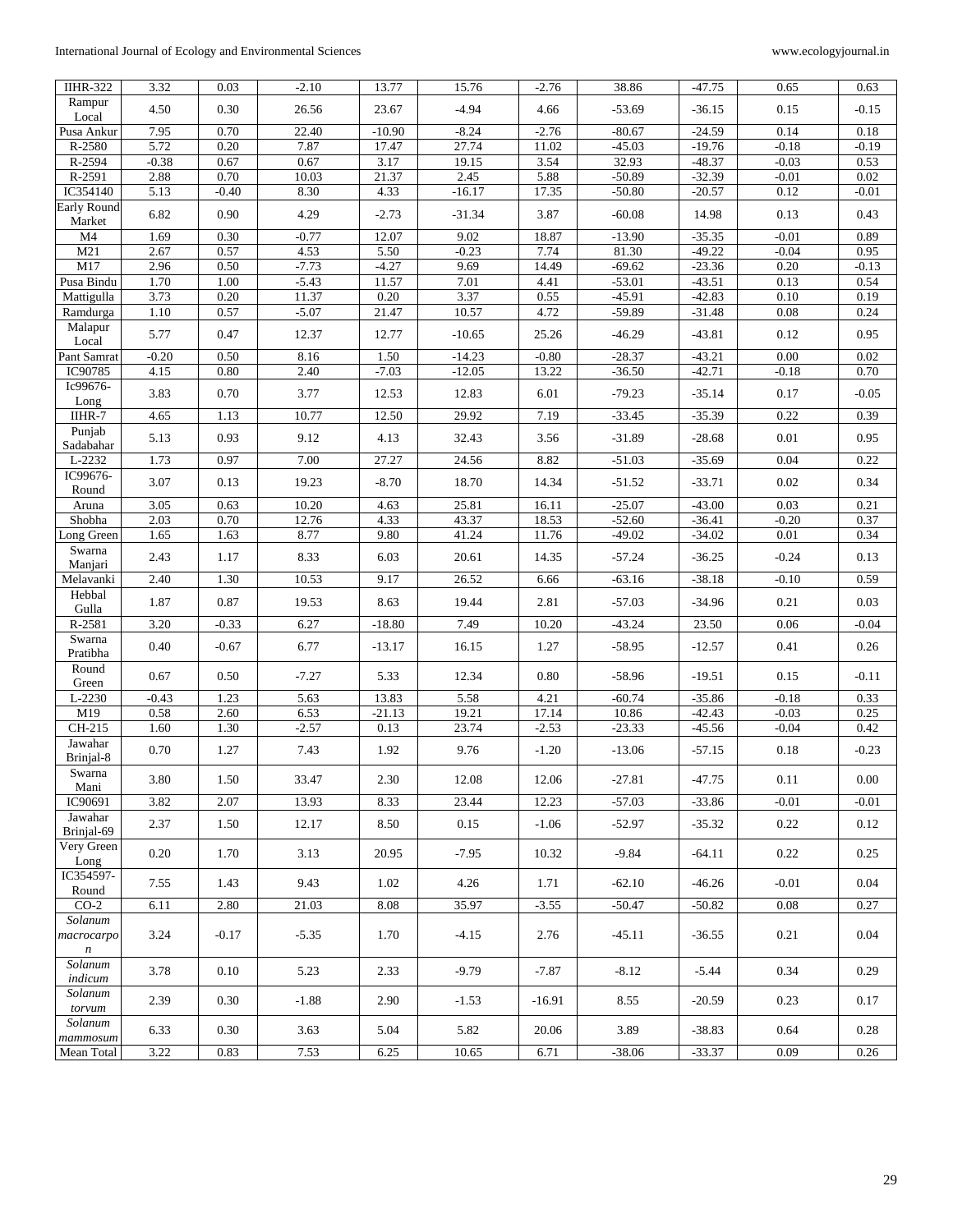| Table 5: Per se performance of eggplant genotypes under moisture stress condition over normal moisture condition for root traits at flower initiation |
|-------------------------------------------------------------------------------------------------------------------------------------------------------|
| stage and fruit initiation stage.                                                                                                                     |

|                     | Root length (cm)            |            | <b>Number of lateral roots</b> |                   | Shoot length (cm)                     |                  | Root to shoot ratio |                   |
|---------------------|-----------------------------|------------|--------------------------------|-------------------|---------------------------------------|------------------|---------------------|-------------------|
|                     |                             | Mean       | Mean                           | <b>Mean</b>       |                                       | Mean             | Mean                | Mean              |
|                     | Mean reduction reduction at |            | reduction at                   |                   | reduction Mean reduction reduction at |                  | reduction at        | reduction         |
| Genotype            | at Flower                   | Fruit      | <b>Flower</b>                  | at Fruit          | at Flower                             | Fruit            | <b>Flower</b>       | at Fruit          |
|                     |                             | Initiation | <b>Initiation</b>              |                   |                                       | Initiation       | <b>Initiation</b>   | <b>Initiation</b> |
|                     | <b>Initiation stage</b>     |            |                                |                   | <b>Initiation</b> Initiation stage    |                  |                     |                   |
| Suvarna GP098       |                             | stage      | stage                          | stage             |                                       | stage            | stage               | stage             |
|                     | 5.00<br>5.00                | 11.50      | 5.00                           | 1.50              | $-5.00$                               | $-21.95$<br>1.00 | 0.19                | 0.71<br>0.16      |
| Pusa Upkar          |                             | 5.50       | $-0.50$                        | 7.94              | 15.00                                 |                  | $-0.14$             |                   |
| Vijaya ARBH98       | 4.00                        | 8.00       | 0.50                           | 6.50              | $-16.78$                              | 2.67             | 0.32                | 0.16              |
| Arka Kranti         | $-6.00$                     | 4.00       | 5.50                           | 3.50              | $-17.00$                              | $-0.67$          | 0.10                | 0.11              |
| Bhagyamati          | 4.00                        | $-13.50$   | 1.50                           | $-6.38$           | 3.50                                  | $-5.67$          | 0.03                | $-0.26$           |
| <b>IIHR-322</b>     | 2.25                        | 7.50       | 1.00                           | 3.75              | $-12.00$                              | $-15.06$         | 0.20                | 0.30              |
| Rampur Local        | $-8.50$                     | 3.50       | $-5.50$                        | 7.39              | $-26.50$                              | $-23.67$         | 0.15                | 0.38              |
| Pusa Ankur          | 9.00                        | $-4.50$    | 4.00                           | $-4.40$           | $-14.61$                              | $-25.67$         | 0.47                | 0.48              |
| R-2580              | 1.50                        | 7.00       | 0.50                           | $\overline{3.00}$ | 5.00                                  | 8.67             | $-0.07$             | $-0.03$           |
| R-2594              | $-2.50$                     | $-20.11$   | $-1.50$                        | $-5.00$           | $-0.75$                               | 14.33            | $-0.07$             | $-0.80$           |
| R-2591              | $-8.50$                     | $-14.50$   | $-0.50$                        | $-7.50$           | $-41.50$                              | $-21.00$         | 0.37                | 0.04              |
| IC354140            | $-17.88$                    | $-10.50$   | $-0.50$                        | $-1.00$           | $-26.50$                              | $-12.33$         | 0.17                | 0.05              |
| Early Round Market  | $-9.00$                     | $-4.50$    | 2.00                           | 2.50              | $-20.00$                              | $-13.00$         | 0.04                | 0.05              |
| M <sub>4</sub>      | $-0.50$                     | 0.00       | $-1.50$                        | 5.50              | $-3.28$                               | $-4.33$          | 0.02                | 0.05              |
| M21                 | $-7.52$                     | $-3.50$    | $-1.50$                        | 3.08              | $-21.00$                              | $-36.00$         | 0.11                | 0.29              |
| M17                 | $-16.00$                    | $-4.83$    | $-1.50$                        | 4.50              | $-16.00$                              | $-6.00$          | $-0.12$             | 0.00              |
| Pusa Bindu          | $-22.50$                    | 5.50       | 1.50                           | 3.00              | $-4.00$                               | $-3.00$          | $-0.48$             | 0.21              |
| Mattigulla          | 4.00                        | $-9.50$    | $-0.50$                        | $-4.50$           | $-15.00$                              | $-25.33$         | 0.36                | 0.16              |
| Ramdurga            | $-9.66$                     | $-26.50$   | $-2.50$                        | 0.50              | $-29.68$                              | $-15.00$         | 0.36                | $-0.25$           |
| Malapur Local       | 0.50                        | $-5.25$    | 2.50                           | $-2.00$           | $-19.00$                              | $-21.33$         | 0.28                | 0.08              |
| Pant Samrat         | 8.75                        | 5.39       | 0.00                           | 2.00              | $-19.00$                              | $-12.33$         | 0.49                | 0.30              |
| IC90785             | 6.00                        | 10.50      | 0.50                           | 3.50              | $-12.00$                              | $-18.33$         | 0.27                | 0.58              |
| <b>IC99676-LONG</b> | 10.50                       | 3.50       | 1.50                           | 0.50              | $-9.50$                               | $-15.33$         | 0.52                | 0.28              |
| IIHR-7              | 17.45                       | 5.00       | 1.00                           | 2.94              | 0.00                                  | $-21.33$         | 0.58                | 0.45              |
| Punjab Sadabahar    | $-2.50$                     | $-0.50$    | 1.50                           | $-1.50$           | $-0.87$                               | $-9.00$          | $-0.05$             | 0.09              |
| L-2232              | 12.00                       | 10.50      | 2.00                           | 6.50              | $-14.50$                              | $-7.33$          | 0.45                | 0.36              |
| IC99676-ROUND       | 4.50                        | 6.50       | 0.50                           | 2.50              | $-10.50$                              | $-13.67$         | 0.20                | 0.36              |
| Aruna               | 17.00                       | $-2.75$    | $-1.00$                        | $-3.00$           | $-3.00$                               | $-18.67$         | 0.50                | 0.20              |
| Shobha              | 3.50                        | 5.00       | $-1.00$                        | 5.50              | $-7.00$                               | $-12.33$         | 0.24                | 0.31              |
| Long Green          | $-10.40$                    | 6.00       | $-0.50$                        | 0.00              | $-5.50$                               | $-15.00$         | $-0.11$             | 0.32              |
| Swarna Manjari      | 8.50                        | $-10.50$   | $-1.00$                        | $-4.50$           | $-9.22$                               | $-11.67$         | 0.29                | $-0.06$           |
| Melavanki           | 12.26                       | 4.50       | 1.50                           | 6.00              | $-1.00$                               | $-19.00$         | 0.29                | 0.36              |
| Hebbal Gulla        | 13.50                       | 7.50       | 3.00                           | 4.57              | 5.00                                  | $-15.67$         | 0.23                | 0.33              |
| R-2581              | 11.00                       | 11.00      | 0.50                           | 2.00              | $-11.50$                              | $-14.67$         | 0.47                | 0.39              |
| Swarna Pratibha     | 12.50                       | 8.50       | 2.50                           | 4.50              | $-11.50$                              | $-27.33$         | 0.43                | 0.59              |
| Round Green         | 11.00                       | 10.45      | $-0.50$                        | 4.50              | $-11.50$                              | $-9.00$          | 0.34                | 0.32              |
| L-2230              | 10.00                       | 5.50       | 3.50                           | 1.50              | $-4.00$                               | 0.33             | 0.33                | 0.12              |
| M19                 | $-4.00$                     | $-2.84$    | 3.00                           | 2.50              | $-10.50$                              | $-28.36$         | 0.04                | 0.38              |
| CH-215              | $-18.00$                    | $-15.50$   | $-2.00$                        | 1.00              | $-22.00$                              | $-5.14$          | $-0.02$             | $-0.24$           |
| Jawahar Brinjal-8   | $-19.50$                    | $-28.56$   | $-5.00$                        | $-3.15$           | $-26.00$                              | $-11.00$         | 0.20                | $-0.44$           |
| Swarna Mani         | 7.50                        | $-2.75$    | $-3.00$                        | $-3.50$           | $-22.00$                              | $-12.00$         | 0.57                | 0.19              |
| IC90691             | 0.50                        | $-7.50$    | 0.00                           | $-3.00$           | $-19.50$                              | $-19.33$         | 0.35                | 0.22              |
| Jawahar Brinjal-69  | 6.00                        | 8.50       | 0.50                           | 1.59              | $-11.05$                              | $-10.33$         | 0.31                | 0.41              |
| Very Green Long     | 11.00                       | 11.50      | 4.50                           | 6.50              | 18.50                                 | $-9.67$          | $-0.16$             | 0.44              |
| IC354597-ROUND      | 16.29                       | 17.47      | 2.00                           | 6.00              | $-9.50$                               | $-12.67$         | 0.54                | 0.66              |
| $CO-2$              | 10.50                       | 8.00       | $-3.00$                        | 2.00              | $-17.00$                              | $-23.00$         | 0.54                | 0.53              |
| Solanum macrocarpon | $-1.50$                     | 0.75       | $-0.50$                        | 0.42              | $-26.00$                              | $-21.33$         | 0.57                | 0.45              |
| Solanum indicum     | 4.50                        | 6.29       | 0.50                           | 6.97              | $-11.50$                              | $-25.00$         | 0.45                | 0.43              |
| Solanum torvum      | $-7.00$                     | 6.50       | 2.00                           | 0.50              | $-3.50$                               | $-24.33$         | $-0.05$             | 0.91              |
| Solanum mammosum    | 8.50                        | 7.28       | 2.50                           | 2.31              | $-1.50$                               | $-10.33$         | 0.21                | 0.28              |
| Mean Total          | 1.74                        | 0.61       | 0.47                           | 1.59              | $-11.05$                              | $-13.52$         | 0.23                | 0.23              |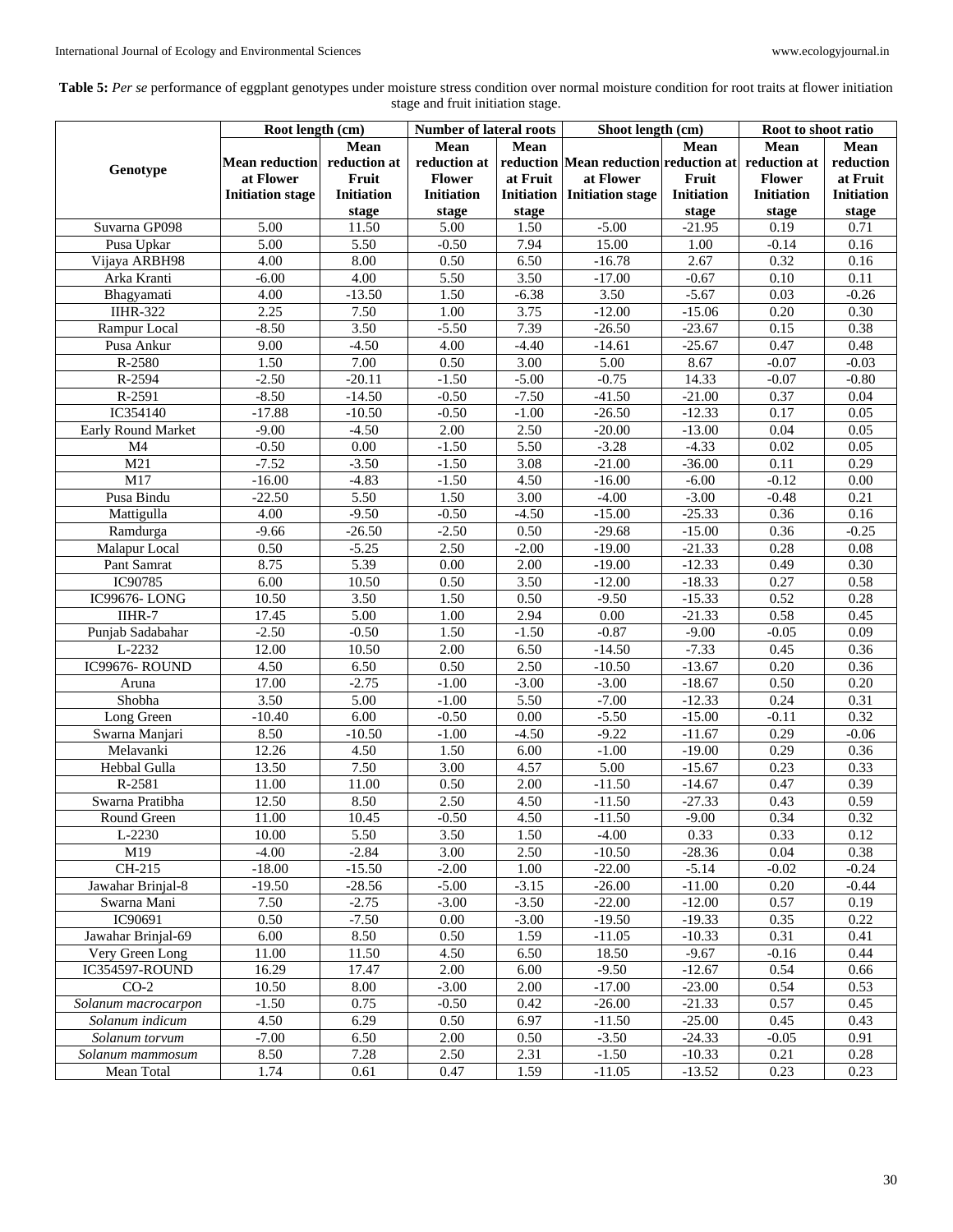| <b>Characters</b>                             | <b>Normal</b><br><b>Moisture stress</b><br>moisture<br>condition |       | Changes in mean value under moisture<br>stress condition compared to normal | Change in percent mean under<br>moisture stress condition compared to |  |  |  |  |  |
|-----------------------------------------------|------------------------------------------------------------------|-------|-----------------------------------------------------------------------------|-----------------------------------------------------------------------|--|--|--|--|--|
|                                               | condition                                                        |       | moisture                                                                    | normal moisture                                                       |  |  |  |  |  |
|                                               |                                                                  |       | Physiological characters during flower initiation stage                     |                                                                       |  |  |  |  |  |
| Leaf canopy temparature (°C                   | 32.14                                                            | 35.37 | $+3.22$                                                                     | $+10.16$                                                              |  |  |  |  |  |
| SPAD Chlorophyll reading                      | 51.42                                                            | 58.95 | $+7.53$                                                                     | $+14.87$                                                              |  |  |  |  |  |
| Membrane Stability Index (MSI)                | 25.74                                                            | 36.39 | $+10.65$                                                                    | $+92.07$                                                              |  |  |  |  |  |
| Relative Water Content (RWC)                  | 89.87                                                            | 51.81 | $-38.06$                                                                    | $-42.60$                                                              |  |  |  |  |  |
| Epicuticular wax $(mg/dm^2)$                  | 1.32                                                             | 1.41  | $+0.09$                                                                     | $+7.67$                                                               |  |  |  |  |  |
|                                               |                                                                  |       | Physiological characters during fruit initiation stage                      |                                                                       |  |  |  |  |  |
| Leaf canopy temparature $({}^{\circ}C)$       | 26.67                                                            | 27.50 | $+0.83$                                                                     | $+3.15$                                                               |  |  |  |  |  |
| SPAD Chlorophyll reading                      | 59.01                                                            | 65.26 | $+6.25$                                                                     | $+12.11$                                                              |  |  |  |  |  |
| <b>MSI</b>                                    | 16.37                                                            | 23.08 | $+6.71$                                                                     | $+50.86$                                                              |  |  |  |  |  |
| <b>RWC</b>                                    | 76.71                                                            | 43.33 | $-33.37$                                                                    | $-43.15$                                                              |  |  |  |  |  |
| Epicuticular wax $(mg/dm^2)$                  | 1.20                                                             | 1.46  | $+0.26$                                                                     | $+33.50$                                                              |  |  |  |  |  |
|                                               |                                                                  |       | Root characters during flower initiation stage                              |                                                                       |  |  |  |  |  |
| Root length (cm)                              | 32.44                                                            | 34.18 | $+1.74$                                                                     | $+11.98$                                                              |  |  |  |  |  |
| Shoot length (cm)                             | 50.14                                                            | 39.10 | $-11.045$                                                                   | $-18.27$                                                              |  |  |  |  |  |
| Root to shoot ratio                           | 0.67                                                             | 0.90  | $+0.23$                                                                     | $+41.39$                                                              |  |  |  |  |  |
| Number of lateral roots                       | 14.22                                                            | 14.69 | $+0.47$                                                                     | $+4.71$                                                               |  |  |  |  |  |
| Root characters during fruit initiation stage |                                                                  |       |                                                                             |                                                                       |  |  |  |  |  |
| Root length (cm)                              | 32                                                               | 32.61 | $+0.61$                                                                     | $+6.85$                                                               |  |  |  |  |  |
| Shoot length (cm)                             | 52.8                                                             | 39.28 | $-13.52$                                                                    | $-23.29$                                                              |  |  |  |  |  |
| Root to shoot ratio                           | 0.63                                                             | 0.85  | $+0.23$                                                                     | $+45.94$                                                              |  |  |  |  |  |
| Number of lateral roots                       | 23.92                                                            | 25.51 | $+1.59$                                                                     | $+8.076$                                                              |  |  |  |  |  |

**Table 6:** Comparative overall mean performance of eggplant genotypes for various traits

## **Estimate of genetic variability for physiological and root traits**

The high PCV and GCV reported by MSI, RWC, epicuticular wax, root length and root to shoot ratio was observed for moisture stressed condition as well as in normal moisture condition during both the developmental stage of eggplant. Except, RWC during fruit initiation stage in normal moisture condition was found low (Table 2 and Table 3). The moderate PCV and GCV found in parameters like SPAD and number of lateral roots. The maximum GCV value over PCV value for particular character represents the presence of variation is mainly due to genetic constitution of plant with less environmental factor influence. The maximum percentage of GCV and PCV value contribute maximum towards greater diversity. The obtained results revealed that the use of above-mentioned trait would have ample scope for selection of genotype for drought tolerance. The obtained results are in accordance with findings of Nautiyal *et al.* (2008) [34], Nayak and Nagre (2013) [35], Usha and Bhumika (2012) [58], Khadem *et al.*  (2010), Solanki and Sarangi (2015) [54], Bangar *et al.* (2019) [3] , Rouhani *et al.* (1986). Franco *et al.* (2011) [18] and Wasaya *et al.*   $(2018)$ <sup>[59]</sup>. The leaf canopy temperature had reported low GCV and PCV value because of high environmental factor influence (Melandri *et al.,* 2019) [31]. Though Mukherjee *et al.* (2010) [33] and Ndiso *et al.* (2016)<sup>[36]</sup> reported that genetic variability for leaf canopy temperature existence and it was negatively related with yield.

The high broad sense heritability coupled with high genetic advance over mean was found in SPAD, MSI, RWC, epicuticular wax, root length, shoot length, number of lateral roots per plant and root to shoot ration was observed for moisture stressed condition as well as in normal moisture condition during flower initiation and fruit initiation developmental stage of eggplant. Except, RWC was found moderate during fruit initiation stage in normal moisture condition (Table 2 and Table 3). All traits are

having maximum broad sense heritability in moisture stressed condition and normal moisture condition during both the developmental stage. Except leaf canopy temperature during fruit initiation stage in both moisture level found low. The traits having maximum heritability would help in selection of elite genotypes from diverse eggplant population for drought tolerance. In order to improve effectiveness of selection heritability tied with genetic advance over mean which explains the traits having high broad sense heritability coupled with high genetic advance over mean might be governed by additive gene action and have a great scope for direct selection of drought tolerant eggplant genotype (Gobu *et al.*, 2017)<sup>[21]</sup>. Similarly, the consent results findings were reported by Chakravarti *et al.* (2010)<sup>[33]</sup>, Gobu *et al.* (2017)<sup>[21]</sup>, Bangar *et al.* (2019) [3], Khadem *et al.* (2010) [26], Solanki and Sarangi (2015), Rouhani *et al.* (1986) <sup>[53]</sup>. Franco *et al.* (2011) <sup>[18]</sup> and Wasaya *et al.* (2018) [59], Sangakkara *et al.* (2010) [47], Steele *et al.* (2013) <sup>[56]</sup>, Pace *et al.* (1999) <sup>[37]</sup>, Ahmad *et al.* (2009) <sup>[1]</sup>, Saensee *et al.* (2012)<sup>[44]</sup> and Mili *et al.* (2014)<sup>[32]</sup>.

### **Conclusion**

Based on comparative mean performance of physiological and root traits the best perfoming ten drought tolerant genotypes were screened in accounted to all trait. Out of 50 eggplant genotypes the genotypes used like Very Green Long, Pusa Upkar, Swarna Pratibha, Pusa Ankur, *Solanum indicum*, IIHR-322, R-2580, M4, *Solanum torvum* and IIHR-7 are having desirable feature for particular trait. Further, the factorial analysis results revealed that the flower initiation stage is more sensitive to moisture stress compare fruit initiation stage and most suitable stage for screening for drought stress. The trait like SPAD, MSI, RWC, epicuticular wax, root length, shoot length, number of lateral roots per plant and root to shoot ration have maximum heritability tied with high genetic advance over mean. The direct selection for drought tolerant genotypes over these traits would be helpful.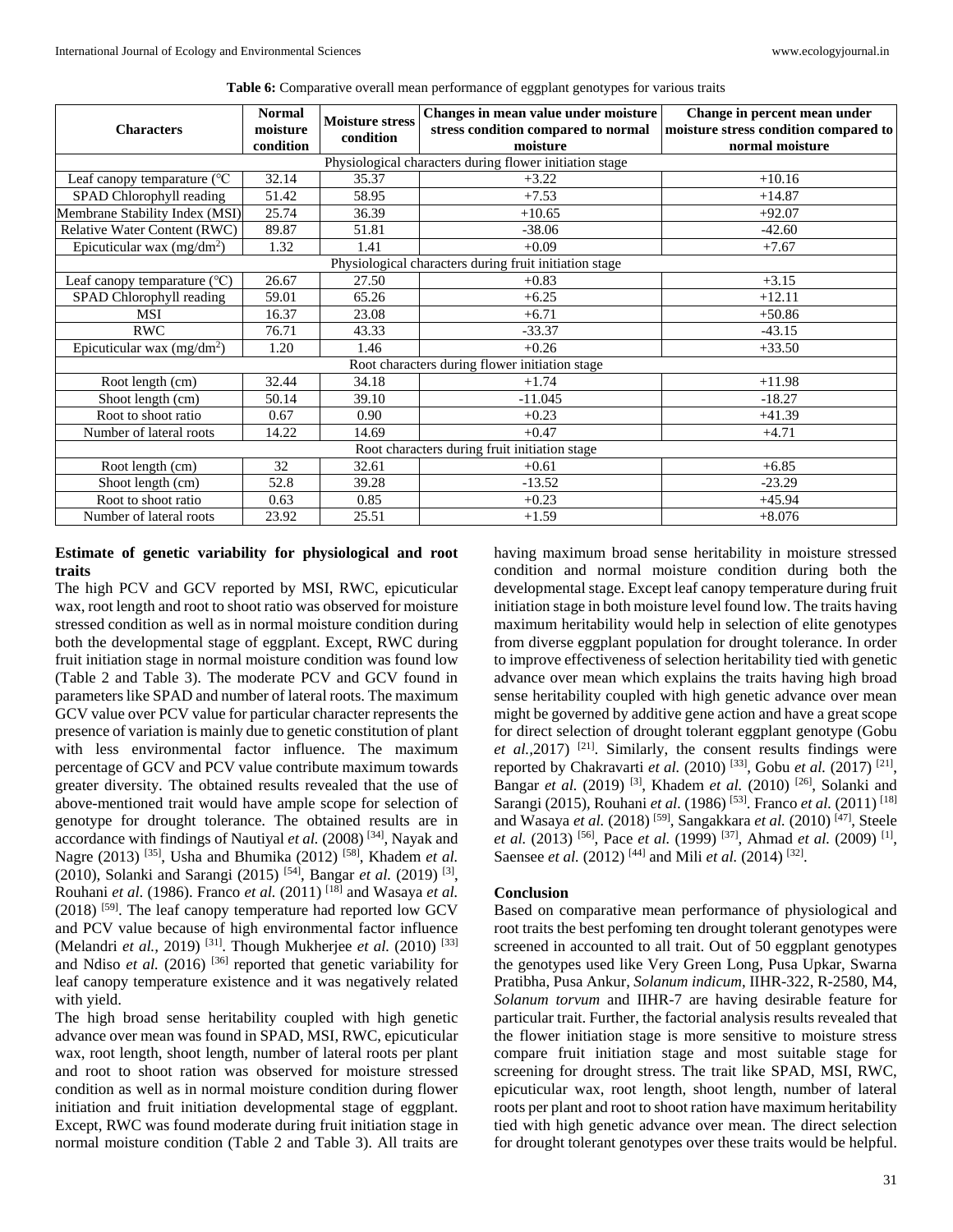#### **References**

- 1. Ahmad S, Ahmad R, Ashraf MY, Ashraf M, Waraich EA. Sunflower (Helianthus annuus L.) response to drought stress at germination and seedling growth stages. Pakisthan J. Bot,2009:41(2):647-654.
- 2. Aruah BC, Uguru MI, BC. Oyiga. Genetic variability and inter-relationship among some Nigerian Pumpkin Accessions (Cucurbita spp.) Intl. J. of Plant Breed,2012:6(1):34-41.
- 3. Bangar P, Chaudhury A, Tiwari B, Kumar S, Kumari R, Bhat KV. Morphophysiological and biochemical response of mung bean [Vigna radiata (L.) Wilczek] varieties at different developmental stages under drought stress. Turkish J. Biol,2019:43:58-69.
- 4. Bikash CS, Michihiro H. Effects of elevated  $CO<sub>2</sub>$  and water stress on root structure and hydraulic conductance of Solanum melongena L. Bangladesh J. Bot,2009:38(1):55-63.
- 5. Blum A, Ebercon E. Cell membrane stability as a measure of drought and heat tolerance in wheat. Crop Sci,1981:21:43- 47.
- 6. Burow GB, Franks CD, Xin Z. Genetic and physiological analysis of an irradiated bloomless mutant (epicuticular wax mutant) of sorghum, Crop Sci,2008:48:41-48.
- 7. Chakravarti AK, Moitra A, Mukherjee, Dey P, Chakraborty PK. Effect of planting methods and mulching on the thermal environmnt and biological productivity of groundnut. J. Agromet,2010:12:77-80.
- 8. Chen NC, Kalb NS, Talckar JF, Wan, Ma CH. Suggested cultural practices for eggplant, 2002. http://avrdc.org/LC/eggplant/practices.pdf.
- 9. Das M, Barua N. Pharmacological activities of Solanum melongena Linn. (Brinjal plant). Int. J. Green Pharm,2013:7:274-7.
- 10. Dhopte AM, Manuel LM. Principles and Techniques for Plant Scientists. 1st Edn, Updesh Purohit for Agribios (India), Odhpur, IBSN: 81- 7754-116-1, 2002, 373.
- 11. Dipty S. Gene Targeting Based Genetic Transformation in Brinjal (Solanum melongena L.), Ph.d Thesis, University School of Biotechnology, Guru Gobind Singh Indraprastha University Sector 16c, Dwarka, New Delhi, 2012.
- 12. Ebercon A, Blum A, Jordan WR. A rapid calorimetric method for epicuticular wax content of sorghum leaves. Crop Sci,1976:17:179-180.
- 13. Ebrahim A, Ali AG, Yaser E. Effect of irrigation and nitrogen on yield, yield components and water use efficiency of eggplant, African J. Biotechnol,2012:11(13):3070-3079.
- 14. EL-TAYEB MA. Differential response of two Vicia faba cultivars to drought: growth, pigments, lipid, peroxidation, organic solutes, catalase, and peroxidase activity. Acta Agron. Hung,2006:54:25-37.
- 15. Enny S, Hartati NS, Kurniawat S. Drought resistant eggplant selection confirmed by genetic marker. Proc. Soc. Indomalayan Biodiv. Int. Conf,2012:1:64-69.
- 16. Faiz H. Alleviation of deleterious effects of high temperature stress in eggplant (Solanum melongenaL.) through exogenous application of triacontanol. M. Sc. Thesis, Institute of Horticultural Sciences, University of Agriculture, Faisalabad, 2019.
- 17. Faizan M, Harish Babu BN, Fakrudin B, Lakshmana D, Rakshith M. In silico identification and annotation of

drought responsive candidate genes in Solanaceous plants. Int. J. Cre. Res. Tho,202:9(1):2320-2882.

- 18. Franco JA, Bañón S, Vicente MJ, Miralles J, Martínez-Sánchez JJ. Review Article: Root development in horticultural plants grown under abiotic stress conditions a review. J. Hort. Sci. Biotechnol,2011:86 (6):543-556.
- 19. Gill LS. Ethnomedical Uses of Plants in Nigeria.University of Benin Press. Benin, Nigeria, 1992, 215.
- 20. Gobu R. Studies on genetic variability in eggplant (Solanum melongena L.) genotypes for drought tolerance and yield, M. Sc., Thesis, University of Agricultural and Horticultural Sciences, Shivamogga, 2015.
- 21. Gobu R, Harish Babu BN, Chandra K, Shankar M, Prakash O. Effect of Moisture stress on Key Physiological traits in Brinjal (Solanum melongena L.) Cultivars. Vegetos,2017:30:403-408.
- 22. Gunasekera D, Berkowitz GA. Evaluation of contrasting cellular-level acclimation responses to leaf water deficits in three wheat genotypes. Plant Sci,1992:86:1-12.
- 23. Halder KP, Burrage SW. drought stress effect on water relations of rice grown in Nutrient Film Technique. Pakisthan J. Bio. Sci,2003:6(5):441-444.
- 24. Jones JW, Zur B. Simulation of possible adaptive mechanisms in crops subjected to water stress. Irrig. Sci,1984:5:251-264.
- 25. Kashyap V, Kumar S, Collonier C, Fusari F, Haicour R, Rotino GL, Sihachak RD, Rajam MV. Biotechnology of eggplant. Sci. Hortic,2003:97(1):1-25.
- 26. Khadem SA, Galavi M, Ramrodi M, Mousavi SR, Rousta MJ, Moghadam PR. Effect of animal manure and superabsorbent polymer on corn leaf relative water content, cell membrane stability and leaf chlorophyll content under dry condition. Australian. J. Crop Sci,2010:4(8):642-647.
- 27. Kirnak H, Cengiz K, Ismail TAS, David H. The influence of water deficit on vegetative growth, physiology, fruit yield and quality in eggplants, Bulgarian J. Plant Physiol,2001:27(3-4):34-46.
- 28. Kumar SR, Arumugam T, Ananda CR, Kumar, Premalakshmi V. Genetic variability for quantitative and qualitative characters in Brinjal (Solanum melongena L.). Afri. J. Agric. Res,2013:8(39):4956-4959.
- 29. Mamrutha HM, Mogili T, Jhansi LK, Rama N, Dylan K, Kumar MU et al. Leaf cuticular wax amount and crystal morphology regulate post-harvest water loss in mulberry (Morusspecies). Plant Physiol. Biochem,2010:48:690-696.
- 30. Mcdonald, S. and D. Archbold. 1998. Membrane competence among and within Fragaria species varies in response to dehydration stress. J. American Soc. Hort. Sci, 2010:123(5): 808-813.
- 31. Melandri G, Prashar A, Mccouch SR, Linden GVD, Jones HG, Kadam N et al. Association mapping and genetic dissection of drought-induced canopy temperature differences in rice. J. Exp. Bot,2019:71(4):1-14.
- 32. Mili C, Bora GC, Das B, Paul SK. Studies on variability heritability and genetic advance in Solanum melongena L. (Brinjal) genotypes. Direct Res. J. Agric. Food Sci,2014:2(11):192-194.
- 33. Mukherjee A, Moitra R, Chakravarti AK. Variation of micrometeorogical environment within different groundnut cultivars. Environ. Ecol,2010:28:1842-1844.